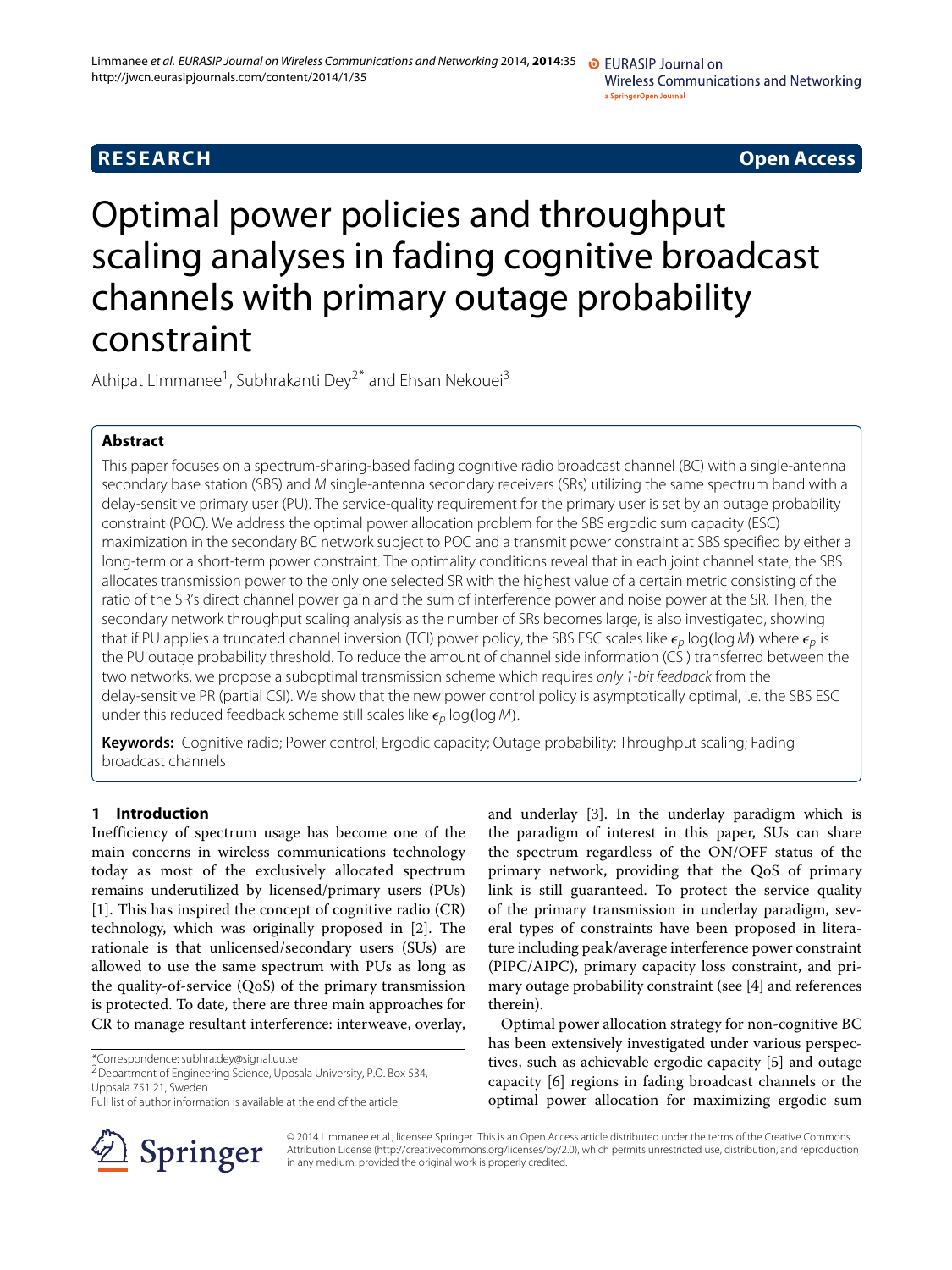downlink capacity in non-cognitive BC [\[7\]](#page-17-6). However, in a multi-user cognitive environment, optimal power allocation problems are even more challenging because of the strict guarantee of the QoS constraint in primary networks, especially in delay-sensitive applications. Furthermore, the asymptotic behaviour of the secondary sum downlink throughput scaling under the optimal power allocation policy, termed as *optimal throughput scaling*, when the number of secondary receivers grows large, has not been previously addressed under a primary outage probability constraint. Thus motivated, our first aim is to provide an analysis of optimal throughput scaling with full channel side information (CSI) at the secondary transmitter. While the requirement of full CSI at the SU transmitter, in particular, those of the primary channels is impractical. Nonetheless, these results will constitute a benchmark for assessing the performance of any other suboptimal power allocation scheme which may be designed in practical scenarios with partial channel side information about primary and secondary channels. Indeed, our second aim in this paper is to analyze secondary throughput scaling with a suboptimal power allocation scheme that only requires partial information about the channels involving only the primary terminals (see Section [6](#page-7-0) for further details).

# **1.1 Contributions**

In this paper, we focus on a single-input single-output (SISO) fading cognitive broadcast channel (C-BC) with *M* SUs, co-existing with a delay-sensitive primary link under average and peak transmit power constraint at the secondary base station (SBS). The novel contributions of this paper can be summarized as follows:

- 1. We derive the optimal power control policy for the ergodic sum capacity (ESC) maximization problem under a PU outage probability constraint (POC), under both long-term and short-term power constraints at the SBS transmitter assuming perfect knowledge of all involved channel gains at the SBS along with the PU's transmission power control policy. (A typical PU is oblivious to the secondary network and thus its power control policy only depends on the direct gain between primary terminals rather than interferences from the secondary network.)
	- (a) Since the primary outage probability constraint has no closed-form expression in general, the MAC-BC duality result from [\[8\]](#page-17-7) cannot be applied directly. Different from [\[8](#page-17-7)[,9\]](#page-17-8), we propose a novel technique to establish the optimality of an opportunistic scheduling structure that maximizes the SBS

ergodic sum rate. This result is then used to transform the originally non-convex ESC maximization problem to a convex optimization problem.

- (b) We solve the transformed convex optimization problem by a probabilistic power allocation technique [\[10,](#page-17-9)[11\]](#page-17-10). Our optimal power control solutions can be adapted to any arbitrary power control employed by the primary network.
- 2. We derive asymptotic scaling laws (also known as multi-user diversity gains) for the SBS ergodic sum capacity as the number of SUs, <sup>M</sup>, becomes large when SBS employs the optimal power allocation policy, assuming all channels undergo independent Rayleigh fading. In this part, we additionally presume that the delay-sensitive PU uses a truncated channel inversion (TCI) policy. The significance of choosing TCI policy is that it minimizes the primary outage probability in the absence of the secondary network (see [\[12\]](#page-17-11)). Under either long-term or short-term power constraint at the SBS, we show that the SBS ESC scales according to  $\epsilon_p \log(\log M)$  with a pre-log factor  $\epsilon_p$ , where  $\epsilon_p$  is the maximum allowable outage probability at the primary receiver in the presence of the SU network.

It is worth mentioning that the current paper is different from [\[13\]](#page-17-12) in three aspects. First, we assume that the delay-sensitive primary user employs an optimal power control policy for minimizing outage probability, i.e. truncated channel inversion power control policy. Second, we derive the optimal power control policy at the SBS under two different scenarios, i.e. SBS employs (i) a long-term power control policy or (ii) a short-term power control policy. Third, for each scenario, we study throughput scaling behaviour of the secondary network under the optimal power allocation policy at the SBS. Also, our throughput scaling results differ from [\[13\]](#page-17-12) in a pre-log factor. This pre-log factor captures the effect of the optimal power control policy at the primary side on the throughput scaling behaviour of the secondary network.

3. We also propose a suboptimal transmission scheme, namely, a 1-bit primary feedback scheme, which substantially decreases the cooperation between the primary and the secondary networks compared to the optimal power allocation scheme. More specifically, we show that the secondary network just needs 1-bit feedback from the primary receiver to guarantee the QoS in the primary, while the multi-user diversity gain of the suboptimal scheme remains the same as the optimal one.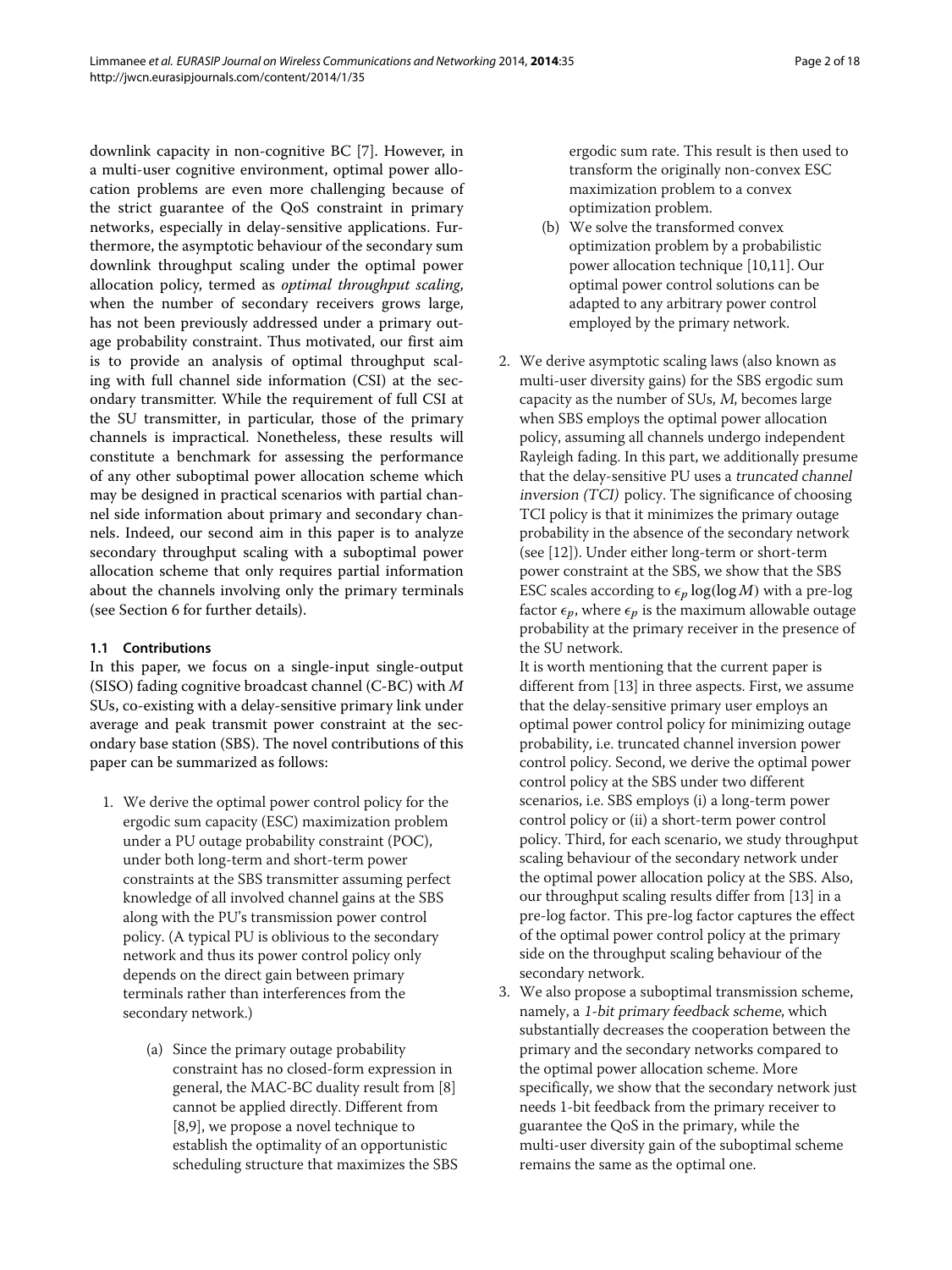#### **1.2 Outline of the paper**

The remainder of this paper is organized as follows. Related previous works are discussed in Section [2.](#page-2-0) The description of our system model is presented in Section [3.](#page-3-0) Under the assumption of full channel side information at SBS and PU's power strategy being known to SBS, the optimal power control policies for ESC maximizing problem with POC and either long-term transmit power constraint (LTPC) or short-term transmit power constraint (STPC) are presented in Section [4.](#page-4-0) In Section [5,](#page-6-0) we derive the optimal throughput scaling law of  $\epsilon_p \log(\log M)$  under additional assumptions that all channels involved in the problem undergo independent and identically distributed (iid) Rayleigh fading and the PU employs a TCI power control policy. A suboptimal transmission scheme for primary feedback reduction and the associated throughput scaling law are rigorously derived in Section [6.](#page-7-0) Numerical results are presented in Section [7](#page-8-0) followed by some concluding remarks in Section [8.](#page-10-0)

#### **1.3 Notations**

Here is a list of important notations used in this paper. *E*[ .] denotes the statistical expectation. Pr{.} represents probability. The cumulative density function (CDF) of a random variable *Z* is given by  $F_Z(z)$  whereas  $F_Z(z|Y)$  expresses the conditional CDF of  $Z$  given  $Y$ . Let  $X_w$  be a Bernoulli random variable such that  $X_w = 1$  with probability w and  $X_w = 0$  with probability  $1 - w$ .  $\pi(i)$  denotes a permutation function from  $\{1, 2, ..., M\}$  to  $\{1, 2, ..., M\}$ .  $\mathfrak{R}_+$ represents the set of positive real numbers.  $\frac{\partial y}{\partial x^*}$  denotes the partial derivative of  $y$  with respect to  $x$ , evaluated at  $x = x^*$ . min  $(a, b) = a$  if  $a \leq b$ . **p**<sup>T</sup> represents the transpose of vector  $\mathbf{p}$ .  $\mathcal{S}^c$  represents the complement of the set S. We also use the notation  $f(x) = O(g(x))$  to imply that  $\limsup_{x\to\infty}$  |  $\frac{f(x)}{g(x)}$  |< ∞,  $f(x) = o(g(x))$  to imply that  $\lim_{x \to \infty} \left| \frac{f(x)}{g(x)} \right| = 0$  and  $f(x) = \Theta(g(x))$  as  $x \to \infty$  to imply that there exist positive constants  $K_1$  and  $K_2$  such that  $K_1$  <  $\mid \frac{f(x)}{g(x)} \mid < K_2$ .

#### <span id="page-2-0"></span>**2 Related works**

For a single-user SISO cognitive underlay paradigm, POC was introduced in an ergodic capacity maximization problem [\[14\]](#page-17-13), assuming that the delay-sensitive PU uses a constant power control (which is not energy-efficient from the primary user's perspective). However, this result cannot be generalized to downlink channels due to *nonconvexity* in the expression of ESC for a C-BC.

Information theoretic capacity notions for noncognitive SISO fading broadcast channels were investigated in, e.g. [\[5,](#page-17-4)[7\]](#page-17-6). In [\[7\]](#page-17-6), the authors showed that the base station allocates a given time slot (over which the fading channel remains invariant) to the user with the strongest reception only so as to maximize the total throughput, implying that an opportunistic scheduling or the so-called dynamic time-division-multiple-access (D-TDMA) is optimal. The amount of transmission power is allocated according to a water-filling policy. Using the duality result from [\[8\]](#page-17-7), the authors of [\[9\]](#page-17-8) investigated the optimal power control for ESC maximization in the SISO fading C-BC under both average/peak transmit power constraints and PIPC/AIPC, proving that opportunistic scheduling is the optimal scheme for achieving the ESC in C-BC. However, the optimal power allocation policy under POC (which is a more suitable metric to assure the quality of service for a delay-sensitive PU) has not been addressed so far in the existing literature.

Opportunistic user selection strategies have also motivated researchers to analyze how the ESC scales as the number of users *M* increases. The analysis for throughput scaling in non-cognitive multiple-input multiple-output (MIMO) BC is provided in [\[15\]](#page-17-14). For underlay cognitive radio networks, there are a number of works studying multi-user diversity. For example, in [\[16\]](#page-17-15), the authors studied the cognitive multiple-access (C-MAC) system under a peak transmit power constraint at each secondary transmitter and a peak interference power constraint at the primary receiver and analyzed capacity scaling as the ratio of the transmit power to the interference power approaches infinity. In [\[17\]](#page-17-16), secondary capacity gains in C-MAC are investigated with the user selection criterion based on the strongest secondary direct channel and the weakest interference channel under a peak interference constraint. Later in [\[18\]](#page-17-17), the multi-user interference diversity is examined for three types of cognitive networks, including C-MAC, C-BC, and cognitive parallel access channel (C-PAC), under peak transmit power and peak interference power constraints. Later in [\[19\]](#page-17-18), the authors investigated ergodic sum capacity scaling in SISO C-MAC under a hybrid scheduling policy, i.e. by first selecting a set of eligible secondary transmitters which do not violate the interference quota and then choosing secondary transmitters that can be active. The same authors generalized the result in [\[19\]](#page-17-18) to multi-user multi-antenna cognitive networks [\[20\]](#page-17-19) with peak transmit power constraint at the secondary network, and peak interference power constraint at the primary receivers for both uplink and downlink channels was examined.

In order to make asymptotic analyses more tractable, the multi-user diversity has been studied mainly under suboptimal power allocation schemes, e.g. in [\[15,](#page-17-14)[19](#page-17-18)[-21\]](#page-17-20). Note that these results under suboptimal power allocation schemes simply provide lower bounds and do not necessarily reflect the optimal throughput scaling of the network. To establish a benchmark for justifying the efficiency of any suboptimal scheme, such as those based on partial CSI, it is crucial to derive throughput scaling under the optimal transmission power allocation scheme.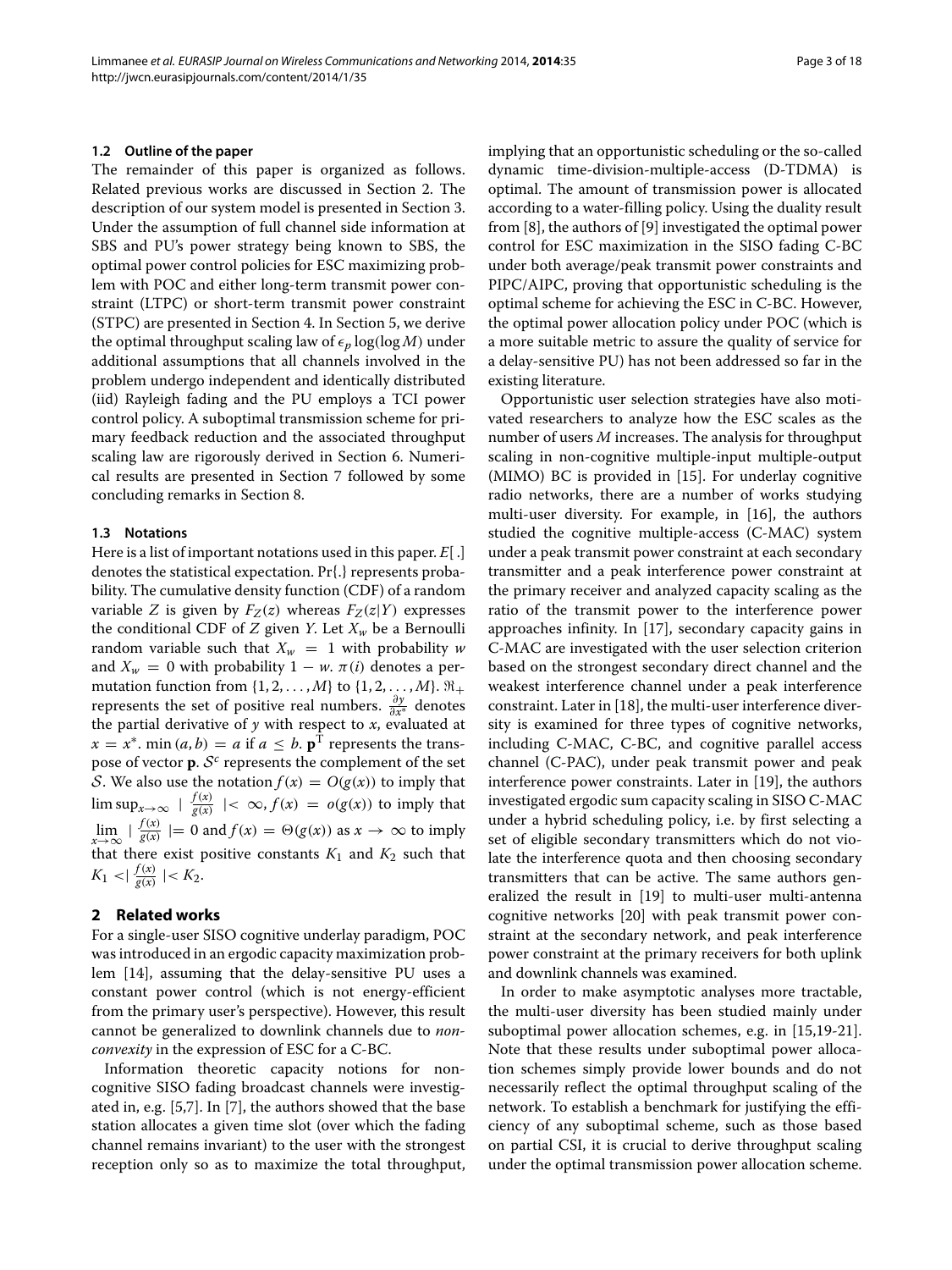Recently, the multi-user diversity gain under optimal power control in C-MAC under average transmit and average interference power constraints with various types of fading channels was investigated in [\[22\]](#page-17-21).

# <span id="page-3-0"></span>**3 System model**

We consider a C-BC with a secondary base station transmitting data to *M* secondary receivers (SRs), sharing the same spectrum as a primary transmitter-primary receiver (PT-PR) pair. All terminals involved are equipped with a single antenna. Let  $h_i$ , *g*,  $\alpha_i$ , and *β* denote the channel power gains from SBS to the *i*th SR, PT to PR, PT to the *i*th SR, and SBS to PR, respectively, as illustrated in Figure [1.](#page-3-1) Let *χ* represent the joint channel state vector, i.e.  $\boldsymbol{\chi} = \{g, \beta, h_1, \ldots, h_M, \alpha_1, \ldots, \alpha_M\}$ . All channel gains involved in this cognitive radio network are assumed to be mutually independent block-fading additive white Gaussian noise (BF-AWGN) channels with continuous CDFs [\[12\]](#page-17-11). Indeed, the BF-AWGN channel model has a long history of being used for both non-cognitive and cognitive radio networks. In particular, block-fading models have been used successfully in [\[23\]](#page-17-22) for non-scalable video coding and data partitioning using H.264/AVC encoder in conversational applications, and a multi-resolution video/image data transmission system using hierarchical constellation was investigated in [\[24\]](#page-17-23) under block-fading channel model. Authors in [\[25\]](#page-17-24) analyzed the performance of multi-user multi-access wireless video communication in block-fading channel by using H.264/AVC encoder. In cognitive radio literatures, there is a great deal of literature assuming block-fading model [\[11,](#page-17-10)[14,](#page-17-13)[26-](#page-17-25)[29\]](#page-17-26). In [\[29\]](#page-17-26), the authors used the block-fading model for both primary and secondary channels. Typically, a primary transmitter disregards the existence of secondary networks and therefore adapts its transmission power based on a predefined power allocation policy which is not a function of the interference from the secondary networks (e.g. [\[11](#page-17-10)[,14\]](#page-17-13)). Hence, we assume that the PU allocates its transmission power based only on the direct gain *g* between PT and PR, regardless of the interference from the secondary downlink channels [\[11\]](#page-17-10). The PU and the SBS are presumed to use random Gaussian codebook [\[11,](#page-17-10)[14,](#page-17-13)[30,](#page-17-27)[31\]](#page-17-28). We also assume that a frequency division duplexing (FDD) scheme is implemented in both primary and secondary networks, i.e. CSI of primary and secondary direct channels is available at the corresponding transmitters via receiver feedback. In the first instance, SBS is assumed to have knowledge of perfect CSI on *χ* and primary user's power policy so that it also knows the primary user's power allocation policy for every realization of *χ*.

*Remark 1.* Clearly, the knowledge of full CSI at SBS of the channels involving the primary terminals is not easy to achieve. In recent literature, some practical schemes have been suggested for obtaining such information at the ST in [\[32\]](#page-17-29). For ST-PR channels in FDD, it is suggested that the CSI at the PR is fed back to the SBS from the primary base station (PBS) (which is in communication with its PR) through an error-free backhaul link of negligible delay. Indeed, just as base station cooperation has become a reality via coordinated multi-point (CoMP) technology in the long-term evolution (LTE) systems, it is not unimaginable that the cooperation between SBS and PBS will become common, especially because it assists both the PUs and SUs in their interference management endeavour. It is also envisaged that some financial incentives may be used to encourage the primary service provider to facilitate such information exchange with the secondary service provider [\[33\]](#page-17-30). For PT-PR channels, various suggestions have been made including that of eavesdropping on PR feedback to PT [\[34\]](#page-17-31) and receiving feedback from a cooperative SU node employed near the PR [\[35\]](#page-17-32), while information about

<span id="page-3-1"></span>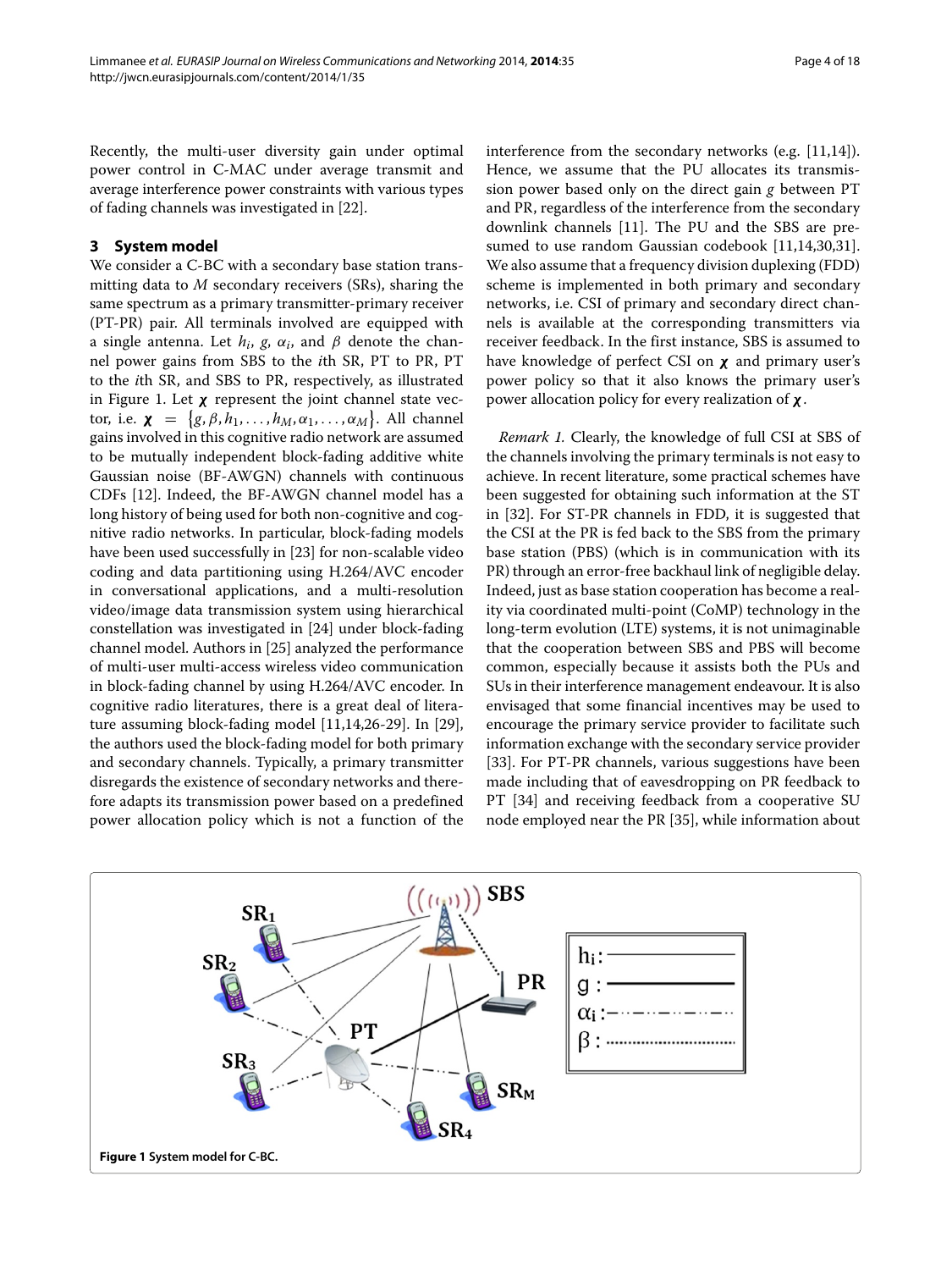PT-SR and ST-SR channels can be obtained via classical channel feedback and training schemes based on pilot signals from the PT and ST, respectively. Finally, note that the analysis of throughput scaling in Section [5](#page-6-0) based on full CSI serves the important purpose of a benchmark for any schemes based on imperfect CSI, such as the one with a 1-bit primary feedback scheme proposed in Section [6.](#page-7-0)

In this work, we assume that the QoS guarantee of the delay-sensitive PU with a target rate  $r_p^0$  allows a maximum primary outage probability of  $\epsilon_p$ . In a typical wireless fading environment, even in the absence of interference from the secondary network, the PU may not be able to avoid an outage event when the PT-PR channel is in deep fade. For example, with an average or peak transmit power constraint, the PU cannot meet the target rate for a Rayleigh fading channel if it falls below a certain threshold [\[12\]](#page-17-11). We further presume that the PU's power policy is designed to allow for a maximum PU outage probability of  $\epsilon_p^0 \leq \epsilon_p$ in the absence of the secondary interference. Thus, the secondary network is allowed to cause an additional outage with probability  $\epsilon_p - \epsilon_p^0$ . Furthermore, let  $P_p(g)$  define the transmission power policy at the PU. (As mentioned earlier, it is typical to assume that transmission power allocation policy at the PU is based on the direct gain *g* only.).

Let  $P(\chi) = [P_1(\chi), \ldots, P_M(\chi)]^T$  be the mapping from  $\mathfrak{R}^{2M+2}_+$  to  $\mathfrak{R}^M_+$ , where  $P_i(\chi)$  denote the SBS's transmit power allocated for the *i*th SR. The PU's instantaneous rate expression can be written as

$$
r_p(\mathbf{\chi}, \mathbf{P}(\mathbf{\chi})) = \log \left( 1 + \frac{g p_p(g)}{\left( \beta \sum_{i=1}^M p_i(\mathbf{\chi}) \right) + N_0} \right) \tag{1}
$$

The delay-sensitive primary network has an POC with a target rate  $r_p^0$  and a maximum outage probability threshold  $\epsilon_p$ , such that

<span id="page-4-3"></span>
$$
\Pr\left\{r_p(\pmb{\chi}, \mathbf{P}(\pmb{\chi})) < r_p^0\right\} \le \epsilon_p \tag{2}
$$

The power budget at the SBS can be either LTPC or STPC as shown in [\(3\)](#page-4-1) and [\(4\)](#page-4-2), respectively.

$$
E\left[\sum_{i=1}^{M} P_i(\boldsymbol{\chi})\right] \leq P_{\text{av}} \tag{3}
$$

<span id="page-4-2"></span>
$$
\sum_{i=1}^{M} P_i(\boldsymbol{\chi}) \le P_O \tag{4}
$$

In this paper, we focus on solving the ergodic sum capacity maximizing problem in the secondary downlink subject to [\(2\)](#page-4-3) and either [\(3\)](#page-4-1) or [\(4\)](#page-4-2). The maximum ergodic sum capacity achieved by the secondary network in this problem can be written as follows:

<span id="page-4-5"></span>
$$
C_{s}^{BC} = \max_{\mathbf{P}(\mathbf{\chi}) \in \mathcal{F}} E\left[r_{s}^{BC}(\mathbf{\chi}, \mathbf{P}(\mathbf{\chi}))\right]
$$
  
s.t. (2) and either (3) or (4) (5)

where  $\mathcal F$  is the space of all mappings from  $\mathfrak{R}^{2M+2}_+$  to  $\mathfrak{R}^M_+$ . At each joint channel state *χ*, the instantaneous sum capacity of secondary broadcast channels, *r*BC *<sup>s</sup> (χ*, **P***(χ ))*, is given by

<span id="page-4-4"></span>
$$
r_s^{\text{BC}}(\boldsymbol{\chi}, \mathbf{P}(\boldsymbol{\chi})) = \sum_{i=1}^M \log \left( 1 + \frac{z_{\pi(i)} P_{\pi(i)}(\boldsymbol{\chi})}{1 + z_{\pi(i)} \sum_{k=i+1}^M P_{\pi(k)}(\boldsymbol{\chi})} \right) \tag{6}
$$

where  $\pi(.)$  is the permutation that specifies the optimal decoding order, i.e.  $z_{\pi(M)} > z_{\pi(M-1)} > \cdots > z_{\pi(1)}$  and  $z_i = \frac{h_i}{\alpha P_p(g) + N_0}$ . In other words,  $z_i$  represents the signalto-interference-plus-noise ratio (SINR) of the *i*th user whereas  $z_{\pi(i)}$  is the SINR of the  $\pi(i)$ -th user based on the optimal decoding order  $\pi(i)$ . Note that the sum-capacity expression can be obtained by successive decoding with interference cancellation [\[8](#page-17-7)[,36\]](#page-17-33). Also, note that we drop the constant  $\frac{1}{2}$  in the instantaneous rate expressions in [\(6\)](#page-4-4) and use natural logarithm for simplicity. We also assume that the AWGN variance in each SR is given by  $N_0$ . Obviously,  $r_s^{\text{BC}}(\chi, \mathbf{P}(\chi))$  is not concave over  $\mathbf{P}(\chi)$ . In the next section, we first establish the optimality of an opportunistic scheduling structure in our setup which allows us to reformulate [\(5\)](#page-4-5) as a convex optimization problem.

#### <span id="page-4-0"></span>**4 Optimal power strategies**

In this section, we focus on the optimal power allocation strategy in the secondary network which maximizes ESC under POC at the primary link with a limited power budget at the SBS. The transmission power resource is confined by either LTPC (average transmit power constraint) or STPC (peak transmit power constraint). First, we look at the ESC maximizing problem subject to POC when the transmission power at the SBS is limited by LTPC in Section [4.1.](#page-4-6) Later, the ESC maximizing problem under POC and STPC will be considered in Section [4.2.](#page-5-0)

#### <span id="page-4-6"></span><span id="page-4-1"></span>**4.1 Optimal power policy for LTPC**

The secondary ergodic sum capacity maximization problem under POC and LTPC is defined as follows:

<span id="page-4-7"></span>
$$
C_s^{BC} = \max_{\mathbf{P}(\boldsymbol{\chi})} E\left[r_s^{BC}(\boldsymbol{\chi}, \mathbf{P}(\boldsymbol{\chi}))\right] \text{ s.t. (2) and (3)} \tag{7}
$$

The optimal power policy solving [\(7\)](#page-4-7) is given by Theorem [1.](#page-5-1)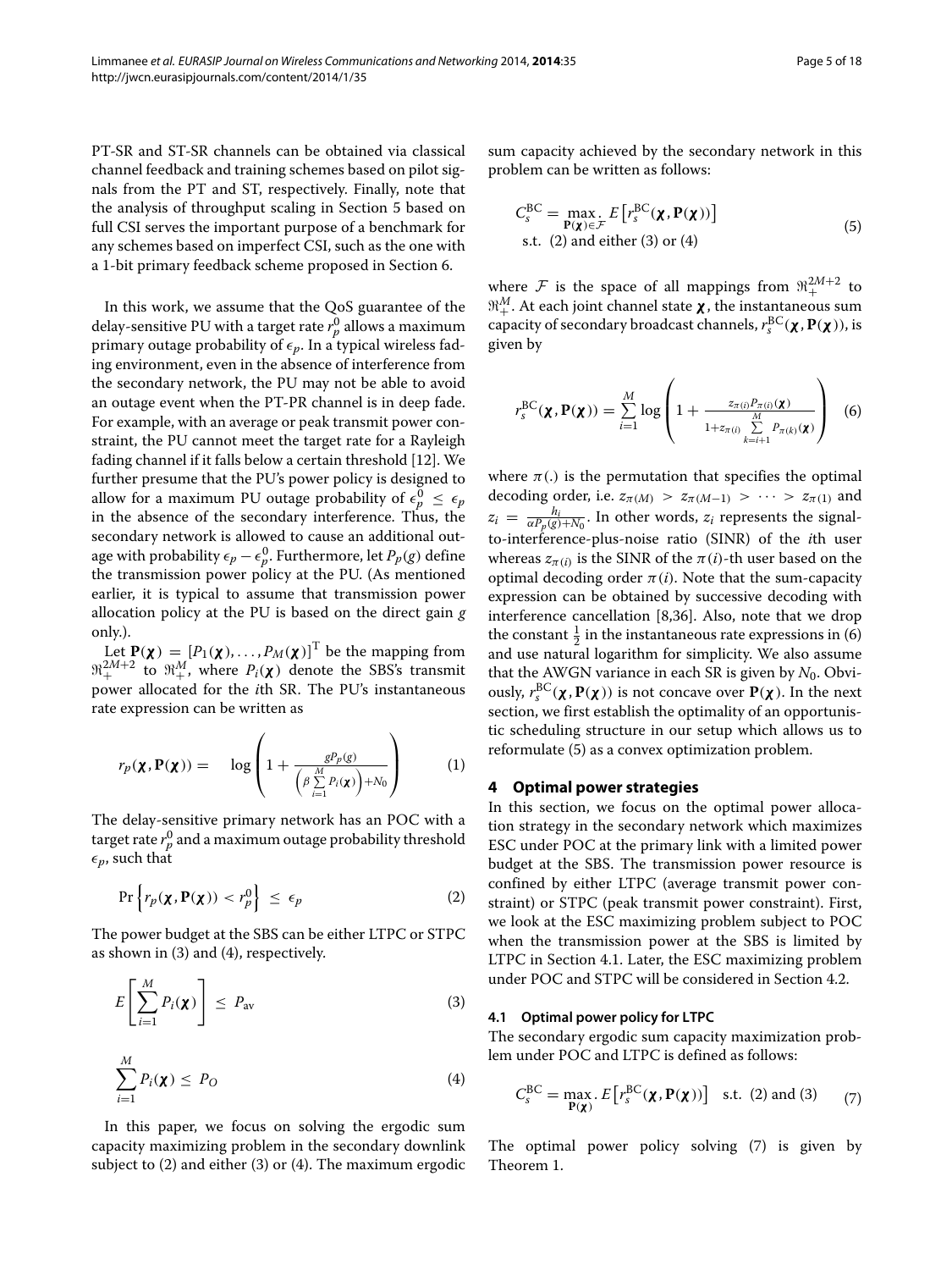<span id="page-5-1"></span>
$$
p_{1,i}^*(\boldsymbol{\chi}) = \begin{cases} \min(p_{\mathit{WF}}^*(\boldsymbol{\chi}), p_{\mathit{RP}}^*(\boldsymbol{\chi})), \; w^*(\boldsymbol{\chi}) = 1, \; i = i^*\\ 0, & \text{otherwise} \end{cases} \tag{8}
$$

<span id="page-5-4"></span>
$$
p_{2,i}^{*}(\mathbf{\chi}) = \begin{cases} p_{\mathit{WF}}^{*}(\mathbf{\chi}), \; w^{*}(\mathbf{\chi}) = 0, \; i = i^{*} \\ 0, \quad \text{otherwise} \end{cases} \tag{9}
$$

$$
w^*(\boldsymbol{\chi}) = \begin{cases} 1, & \mathcal{B}_{1,\boldsymbol{\chi}}^B > \mathcal{B}_{2,\boldsymbol{\chi}}^B \\ 0, & \mathcal{B}_{1,\boldsymbol{\chi}}^B < \mathcal{B}_{2,\boldsymbol{\chi}}^B \end{cases}
$$
(10)

*where*  $i^*$  =  $\arg \max_{m \in \mathcal{I}} z_m$ ,  $p^*_{WF}(\mathbf{\chi}) = (\frac{1}{\Lambda^*} - \frac{1}{\max z_m})^+,$  $p_{RP}^*(\boldsymbol{\chi}) = \frac{1}{\beta}$  $\int$ *gP<sub>p</sub>*(*g*)  $\frac{gP_p(g)}{\exp(r_p^0)-1} - N_0 \bigg)^+$ ,  $\mathscr{B}_{1,\chi}^B = r_s^{BC}(\chi, \mathbf{p}_1^*(\chi)) \Lambda^* \mathbf{1}^T \mathbf{p}_1^* (\chi) + S^*$  *and*  $\mathscr{B}_{2, \chi}^B = r_s^{BC} (\chi, \mathbf{p}_2^* (\chi)) - \Lambda^* \mathbf{1}^T \mathbf{p}_2^* (\chi)$ . *The Lagrange multipliers* ∗ *and S*∗ *are the solutions*  $\int_{\mathcal{L}}^{M}$ *i*=1  $P_i^*(\chi)$  =  $P_{av}$  and  $E[w^*(\chi)]$  ≥ 1 –  $\epsilon_p$ . -

*Proof.* The proof relies on the optimality of an opportunistic scheduling structure as first proved in [Appendix 1](#page-11-0) (see Lemmas [1](#page-11-1) and [2\)](#page-11-2). Based on this result, the proof of the optimal power control policy as presented by Theorem [1](#page-5-1) above is given in [Appendix 2.](#page-12-0)

Theorem [1](#page-5-1) implies that the optimal power control policy of the problem [\(7\)](#page-4-7) possesses an opportunistic scheduling structure in each joint channel state *χ*, i.e. the SBS allocates non-negative power, say  $\tilde{P}(\chi)$ , to only the *i*th SR with  $i = \arg \max_{m \in \mathcal{I}} z_m$  and zero power to other remaining SRs. Although  $\tilde{P}(\chi)$  does not explicitly depend on the index of each *i*th secondary receiver, it intrinsically represents the power allocated to the scheduled user in each specific joint channel state  $\chi$ . For simplicity, define  $z_{\text{max}} =$ max *<sup>m</sup> zm*. By the opportunistic scheduling structure, the original non-convex problem in [\(7\)](#page-4-7) can be converted to [\(11\)](#page-5-2) as follows:

<span id="page-5-2"></span>
$$
\max_{\breve{P}(\chi) \ge 0} E\left[r_s(\chi, \breve{P}(\chi))\right]
$$
\ns.t.

\n
$$
\Pr\left\{\log(1 + \frac{gP_p(g)}{N_0 + \beta \breve{P}(\chi)}) < r_p^0\right\} \le \epsilon_p, \ E\left[\breve{P}(\chi)\right] \le P_{\text{av}}
$$
\n(11)

where  $r_s(\mathbf{\chi}, \check{P}(\mathbf{\chi})) = \log(1 + \check{P}(\mathbf{\chi})z_{\text{max}})$  represents the instantaneous sum-capacity expression of the secondary broadcast channels by using the opportunistic scheduling structure, and the objective function in [\(11\)](#page-5-2) is concave over  $\check{P}(\chi)$ .

<span id="page-5-3"></span>Theorem [1](#page-5-1) also reveals that the optimal power policy of the problem [\(7\)](#page-4-7) can be constructed by utilizing two deterministic power allocation schemes with opportunistic scheduling structure, i.e.  $\mathbf{P}^*(\mathbf{\chi}) = \mathbf{p}_1^*(\mathbf{\chi})$  in [\(8\)](#page-5-3) if  $w^*(\mathbf{\chi}) = 1$  and  $\mathbf{p}_2^*(\mathbf{\chi})$  in [\(9\)](#page-5-4) if  $w^*(\mathbf{\chi}) = 0$ . The intuitive explanation of the optimal power control policy is that for a given joint channel state *χ*, the SBS can design the power control policy under only two options, i.e. by either putting the PU *in outage* or not putting the PU *not in outage*. The deterministic power policy  $\mathbf{p}_2^*$  (**χ**) in [\(9\)](#page-5-4) represents the optimal power policy which the PU is in outage, i.e. the SBS allocates power  $p_{2,i}^*(\boldsymbol{\chi}) = p_{\rm WF}^*(\boldsymbol{\chi})$  for the *i*th SR with  $i = \arg \max_{m \in \mathcal{I}} z_m$  according to the wellknown water-filling power policy and zero power to the other remaining SRs. Note that the solution is similar to the optimal power policy of the sum capacity maximizing problem in non-cognitive broadcast channels [\[7\]](#page-17-6) since the SBS decides to put the PU in outage. On the other hand,  $\mathbf{p}_1^*(\boldsymbol{\chi})$  denotes the optimal power policy when the SBS ensures the service quality in the primary link. In this case, the SBS still allocates a transmission power with water-filling power policy to the scheduled user as long as  $p_{\text{WF}}^*(\boldsymbol{\chi}) \leq p_{\text{RP}}^*(\boldsymbol{\chi}) =$ . However, if  $p_{\text{WF}}^*(\boldsymbol{\chi}) > p_{\text{RP}}^*(\boldsymbol{\chi})$ , the transmission power is  $p_{\mathrm{RP}}^{\ast}(\pmb{\chi})$  since  $p_{\mathrm{RP}}^{\ast}(\pmb{\chi})$  is the maximum transmission power from the SBS that can ensure that the PU is not in outage, i.e. the primary rate equals the primary target rate. Therefore, the water-filling power policy is capped by  $p_{\text{RP}}^*(\boldsymbol{\chi})$ . Between these two deterministic power policies, the SBS utilizes the policy which returns the highest benefit, i.e. if the benefit function  $\mathscr{B}_{1,\boldsymbol{\chi}}^B$ of the power policy  $\mathbf{p}_1^*(\boldsymbol{\chi})$  is greater than the benefit function  $\mathscr{B}_{2,\boldsymbol{\chi}}^B$  of the power policy  $\mathbf{p}_2^*(\boldsymbol{\chi})$ , then  $w^*(\boldsymbol{\chi}) = 1$ . If  $\mathscr{B}_{1,\boldsymbol{\chi}}^{B}\,<\mathscr{B}_{2,\boldsymbol{\chi}}^{B},\,w^*(\boldsymbol{\chi})\,=\,0,$  implying that the SBS uses the power policy **p**∗ <sup>2</sup>*(χ )*.

# <span id="page-5-0"></span>**4.2 Optimal power policy for STPC**

The secondary ergodic sum capacity maximization problem under POC and STPC is defined as follows:

<span id="page-5-5"></span>
$$
C_s^{BC} = \max_{\mathbf{P}(\boldsymbol{\chi})} E\left[r_s^{BC}(\boldsymbol{\chi}, \mathbf{P}(\boldsymbol{\chi}))\right] \text{ s.t. (2) and (4) (12)}
$$

The optimal power policy solving [\(12\)](#page-5-5) is given by Theorem [2.](#page-5-1) See [Appendix 3](#page-13-0) for a detailed proof.

 $\leq P_{\text{av}}$  *is*  $\mathbf{P}^{*,st}(\mathbf{\chi}) = X_{w_1^{*,st}}(\mathbf{\chi})\mathbf{p}_1^{*,st}(\mathbf{\chi}) + (1 - X_{w_1^{*,st}}(\mathbf{\chi}))\mathbf{p}_2^{*,st}(\mathbf{\chi}),$ **Theorem 2.** *The optimal power control solution for [\(12\)](#page-5-5) where*  $\mathbf{p}_1^{*,st}(\boldsymbol{\chi})$ ,  $\mathbf{p}_2^{*,st}(\boldsymbol{\chi})$  *and*  $w^{*,st}(\boldsymbol{\chi})$  *are defined as follows:* 

$$
p_{1i}^{*,st}(\mathbf{x}) = \begin{cases} \min(P_O, p_{RP}^*(\mathbf{x})), \ w^{*,st}(\mathbf{x}) = 1, \ i = i^* \\ 0, \quad \text{otherwise} \end{cases}
$$
(13)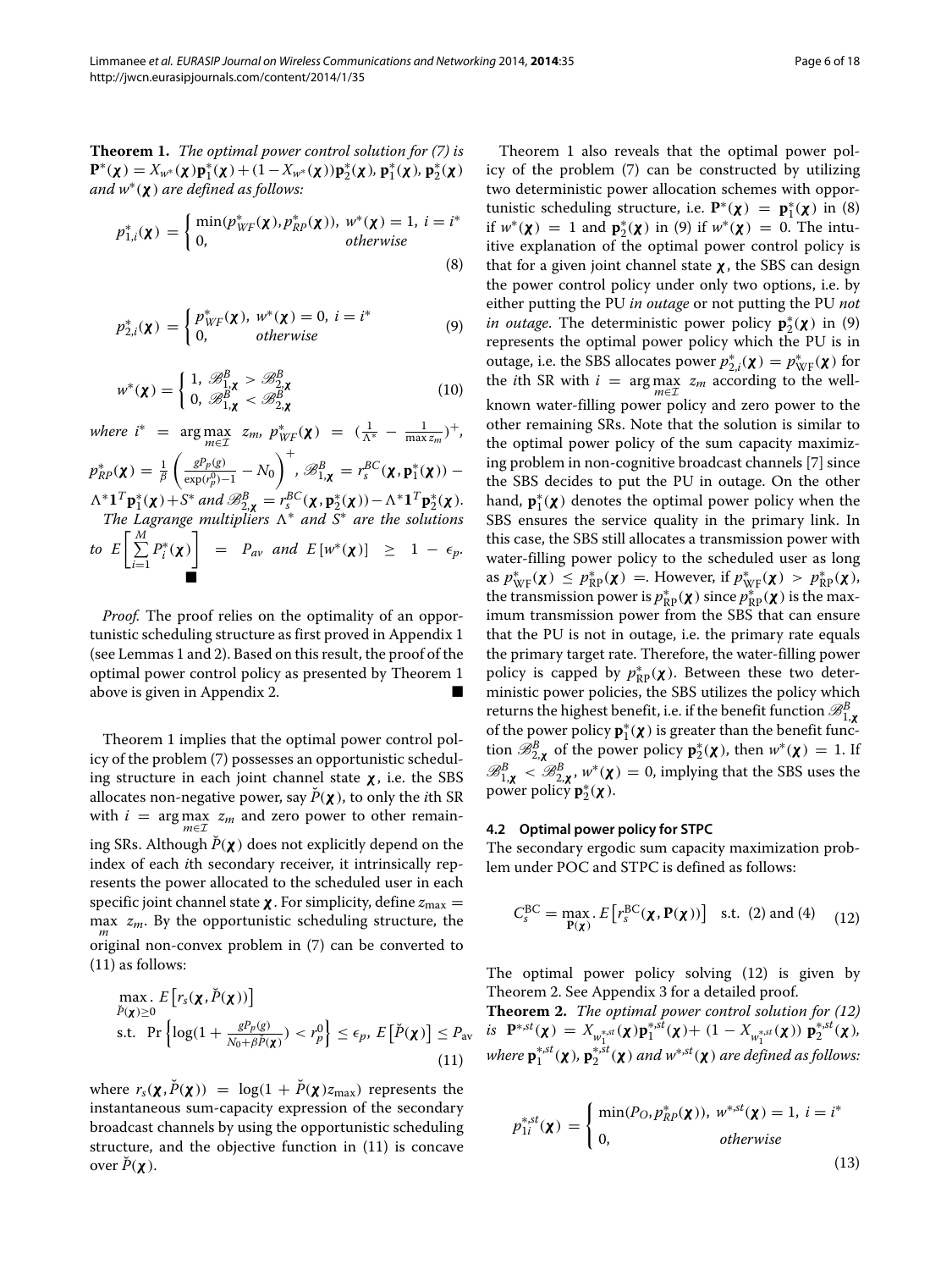<span id="page-6-2"></span>
$$
p_{2i}^{*,st}(\mathbf{x}) = \begin{cases} P_O, & w^{*,st}(\mathbf{x}) = 0, i = i^* \\ 0, & \text{otherwise} \end{cases} \tag{14}
$$

<span id="page-6-3"></span>
$$
w^{*,st}(\boldsymbol{\chi}) = \begin{cases} 1, \ \mathcal{B}_{1,\boldsymbol{\chi}}^{B,st} > \mathcal{B}_{2,\boldsymbol{\chi}}^{B,st} \\ 0, \ \mathcal{B}_{1,\boldsymbol{\chi}}^{B,st} < \mathcal{B}_{2,\boldsymbol{\chi}}^{B,st} \end{cases}
$$
(15)

*where 'st' in the superscript stands for 'short-term' and*  $i^*$  =  $\arg \max_{m \in \mathcal{I}} z_m$ . *Also,*  $\mathcal{B}_{1,\mathbf{X}}^{B,st} = r_s(\mathbf{\chi}, \mathbf{p}_1^{*,st}(\mathbf{\chi}))$  −  $\Lambda^{*,st}(\chi) \mathbf{1}^T \mathbf{p}_1^{*,st}(\chi) + S^{*,st}$  *and*  $\mathscr{B}_{2,\chi}^{B,st} = r_s(\chi, \mathbf{p}_2^{*,st}(\chi)) \Lambda^{*,st}(\chi)$ **1**<sup>*T*</sup> $\mathbf{p}_2^{*,st}(\chi)$ *. Lagrange multipliers*  $\Lambda^{*,st}(\chi)$  *and*  $S^{*,st}$ *are the solutions to M i*=1  $P_i^{*,st}(\boldsymbol{\chi}) \leq P_O$  and  $E\big[w^{*,st}(\boldsymbol{\chi})\big] \geq$  $1 - \epsilon_p$ . ■

Similar to Theorem [1](#page-5-1) in LTPC case, Theorem [2](#page-5-1) implies that an opportunistic scheduling structure is optimal in each joint channel state *χ* for which the SBS schedules the SR with the maximum  $z_i$  only. Thus, the original nonconvex problem in [\(12\)](#page-5-5) can be converted to [\(16\)](#page-6-1) as follows:

<span id="page-6-1"></span>
$$
\max_{\check{P}^{\text{st}}(\chi)\geq 0} E\left[r_s(\chi, \check{P}^{\text{st}}(\chi))\right]
$$
\ns.t.

\n
$$
\Pr\left\{\log(1 + \frac{gP_p(g)}{N_0 + \check{P}^{\text{dst}}(\chi)}) < r_p^0\right\} \leq \epsilon_p, \check{P}^{\text{st}}(\chi) \leq P_O.
$$
\n(16)

Similar to Section [4.1,](#page-4-6) it can be shown that the objective function in [\(16\)](#page-6-1) is concave over  $\check{P}^{\text{st}}(\chi)$ .

For the STPC, Theorem [2](#page-5-1) reveals that the SBS also chooses one of the two deterministic power allocation policies, i.e. the SBS can either decide to ensure the QoS in the primary link by using the power policy  $\mathbf{p}_1^{*,\text{st}}(\boldsymbol{\chi})$  in [\(14\)](#page-6-2) or ignore the PU's QoS requirement by using the power policy  $\mathbf{p}_2^{*,st}(\boldsymbol{\chi})$  in [\(14\)](#page-6-2). This decision relies on  $w^{*,st}(\boldsymbol{\chi})$ in [\(15\)](#page-6-3). However, the SBS allocates transmission power based on the constant power control with peak power *PO* to the scheduled SR in the STPC case instead of using the water-filling power policy in the LTPC case.

*Remark 2.* As opposed to the result in [\[14\]](#page-17-13) where the PU utilizes a constant power policy, the optimal power allocation strategies in Theorems [1](#page-5-1) and [2](#page-5-1) are applicable to any arbitrary PU power allocation policy as long as the primary user is oblivious to the secondary network, i.e. the PU's power allocation policy is not a function of the SBS's transmission power allocation function.

# <span id="page-6-0"></span>**5 Throughput scaling with truncated channel inversion policy at PU**

In this section, we derive asymptotic scaling laws of the SBS ergodic sum capacity when the number of SUs grows large, under the assumption that all channel power gains are independent and identically distributed and they are also presumed to be exponentially distributed with unity mean. Also, we focus on the case where the PU uses the TCI policy. The motivation behind the assumption of a TCI power policy at the PU is that TCI is the optimal power allocation policy for minimizing the information outage probability under a long/short transmit power constraint for a delay-sensitive user. More specifically, the TCI power control policy employed at the PU in this paper can be described as follows: PU's transmit power adapts according to the direct channel gain *g* when the PU is ON with transmission power  $P_p(g) = \frac{(e^{r_p^0}-1)N_0}{g}$  when  $g \geq g_T$ and  $P_p(g) = 0$  otherwise. Note also that  $g_T$  is chosen such that for  $Pr(g < g_T) = \epsilon_p^0$ .

Given that the PU employs a TCI power policy, in Section [5.1,](#page-6-4) we present the optimal channel partitioning structures dictated by the optimal power allocation strategies in Theorem [1](#page-5-1) for LTPC and in Theorem [2](#page-5-1) for STPC. We show that the space of joint channel states  $\chi \in \mathfrak{N}^{2M+2}_+$ can be separated into three regions for the ESC maximizing problem subject to POC and either LTPC or STPC. Aided by these results in Section [5.1,](#page-6-4) the optimal throughput scaling laws of the SBS ergodic sum capacity under POC and LTPC will be derived in Section [5.2.](#page-7-1) Finally, Section [5.3](#page-7-2) will present the optimal throughput scaling laws of the SBS ergodic sum capacity under POC and STPC.

# <span id="page-6-4"></span>**5.1 Optimal channel state partitioning structure**

Assuming a TCI policy at the PU, the space of joint channel states  $\chi \in \mathbb{R}^{2M+2}_+$  can be divided into three regions when the SBS employs the optimal power allocation policy. First, we summarize the details of the three channel state regions for LTPC in Table [1](#page-6-5) together with the power allocation policy, outage status at the PU, and the probability of each channel state region.

Table [1](#page-6-5) reveals the intuitive explanation of the transmission mechanism at the SBS for the LTPC case. In region 1, the PU stops transmitting as  $g < g<sub>T</sub>$  and faces an outage even if there is no interference from the secondary network. In this case, the SBS will allocate power based

<span id="page-6-5"></span>**Table 1 Three possible channel state regions for the fading channel state** *χ* **for LTPC**

| Region | Channel<br>state<br>region                                                                          | Optimal<br>power<br>control | Outage<br>at PU    | Probability                 |
|--------|-----------------------------------------------------------------------------------------------------|-----------------------------|--------------------|-----------------------------|
|        | 1 $q < q_T$                                                                                         | $p_{\text{WF}}^*$           | Yes (PU turns OFF) | $\epsilon_n^0$              |
|        | 2 $g \geq g_T$ , $\mathscr{B}_{1,\mathbf{x}}^B \leq \mathscr{B}_{2,\mathbf{x}}^B$ $p_{\text{WF}}^*$ |                             | Yes                | $\epsilon_p - \epsilon_p^0$ |
| 3      | $g \geq g_T$ , $\mathscr{B}_{1,\mathbf{x}}^B > \mathscr{B}_{2,\mathbf{x}}^B$ $p_{RP}^* = 0$         |                             | Nο                 | $1-\epsilon$                |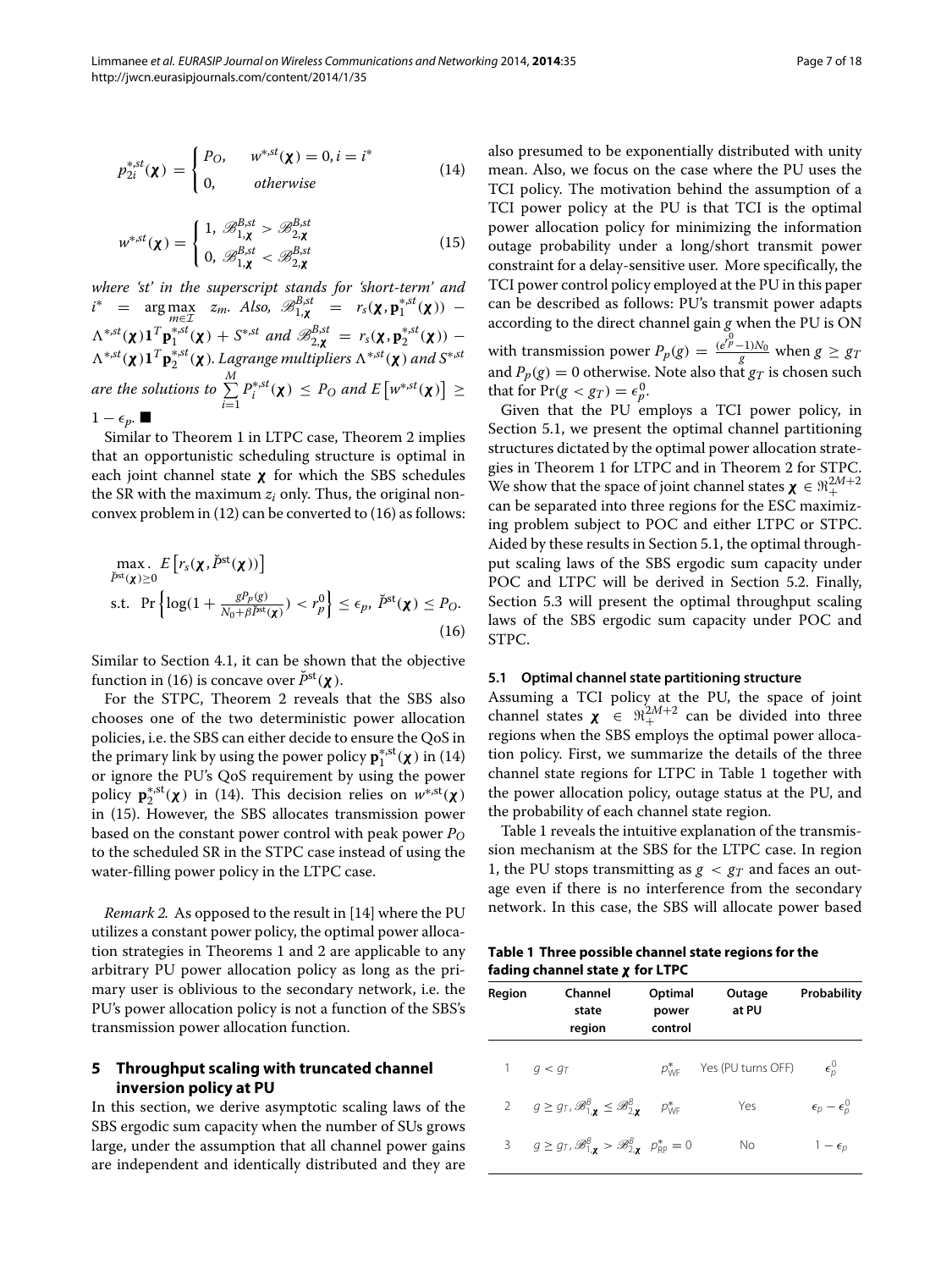on water-filling power policy to the scheduled SR. Also note that there is no interference from the primary transmitter to the secondary network as the PU turns off in this case. When  $g \geq g_T$ , the PU is ON with  $P_p(g) = \frac{k_1}{g}$ where  $k_1 = \left( e^{r_p^0} - 1 \right) N_0$  and thus, any positive transmission power from the SBS can put the PU in outage. Therefore, the SBS must switch OFF if the SBS decides to protect the service quality in the primary link. In region 2, the SBS still decides to transmit because the power policy that puts PU in outage (**p**∗ <sup>2</sup>) returns a higher profit than the power policy that protects the primary transmission  $(\mathbf{p}_1^*)$ , i.e.  $\mathcal{B}_{1,\mathbf{X}}^B \leq \mathcal{B}_{2,\mathbf{X}}^B$ . The SBS then allocates power  $p_{\text{WF}}^*$  to the scheduled SR. In region 3, the SBS knows that it is more profitable to stop its data transmission and ensure the service quality in the PU's link, i.e.  $\mathscr{B}^B_{1,\boldsymbol{\chi}} > \mathscr{B}^B_{2,\boldsymbol{\chi}}$ .

In the ESC maximizing problem subject to POC and STPC, the optimal power control strategy according to Theorem [2](#page-5-1) can be utilized to separate the space of joint channel states  $\boldsymbol{\chi} \in \mathbb{R}^{2M+2}_+$  into three distinct channel state regions as summarized in Table [2.](#page-7-3) Also note that the interpretation from Table [2](#page-7-3) is quite similar to Table [1,](#page-6-5) except for using a constant power control at the peak power  $P_{\Omega}$ rather than the water-filling power policy.

*Remark 3.* Note that if  $S^* = 0$  in the LTPC case (or *<sup>S</sup>*∗,st <sup>=</sup> 0 in the STPC case), the SBS can transmit with  $p_{\rm WF}^*$  (water-filling) in the LTPC case or  $P_{\rm O}$  in the STPC case without making the POC active, as if the primary network never existed. This scenario then simplifies to a non-cognitive broadcast channel, and it has been shown in [\[15\]](#page-17-14) that in this case the ergodic sum rate scales according to  $log(log M)$  as *M* becomes large. In this paper, we will analyze the throughput scaling laws only for the case when  $S^* > 0$  for LTPC and  $S^{*,st} > 0$  for STPC.

#### <span id="page-7-1"></span>**5.2 Throughput scaling for the LTPC case**

In this section, we focus on the derivation of throughput scaling when the SBS employs the optimal power allocation policy according to Theorem [1](#page-5-1) (LTPC case). The

<span id="page-7-3"></span>**Table 2 Three possible channel state regions for the fading channel state** *χ* **for STPC**

| Region | Channel<br>state<br>region                                                                                                         | Optimal<br>power<br>control | Outage<br>at PU    | Probability               |
|--------|------------------------------------------------------------------------------------------------------------------------------------|-----------------------------|--------------------|---------------------------|
|        | 1 $q < q_T$                                                                                                                        | Po                          | Yes (PU turns OFF) | $\epsilon_n^0$            |
|        | 2 $g \geq g_{\tau}, \mathcal{B}_{1,\mathbf{x}}^{\beta,\text{st}} \leq \mathcal{B}_{2,\mathbf{x}}^{\beta,\text{st}}$                | $P_{O}$                     | Yes                | $\epsilon_p-\epsilon_p^0$ |
| 3      | $g \geq g_T$ , $\mathcal{B}_{1,\mathbf{x}}^{\beta,\text{st}} > \mathcal{B}_{2,\mathbf{x}}^{\beta,\text{st}}$ $p_{\text{RP}}^* = 0$ |                             | Nο                 | $1-\epsilon_p$            |

main result of this section is summarized in Theorem [3,](#page-5-1) a detailed proof of which is provided in [Appendix 4.](#page-13-1)

**Theorem 3.** *When PU uses TCI power control policy, the asymptotic scaling law of the SBS ergodic sum capacity under a POC and a LTPC with optimal power control is given by*

$$
\lim_{M \to \infty} \frac{C_s^{BC*}}{\log(\log M)} = \epsilon_p
$$

The intuitive explanation for Theorem [3](#page-5-1) is that when PU uses a TCI power control, the SBS is forced to turn off for the channel fading states in which the PU link QoS can be compromised since the SBS transmission results in the violation of POC. Since the primary outage probability threshold is  $\epsilon_p$ , the SBS is allowed to transmit with probability  $\epsilon_p$  which leads to the pre-log factor term.

#### <span id="page-7-2"></span>**5.3 Throughput scaling for the STPC case**

In this section, we will derive the throughput scaling result due to the optimal power allocation in Theorem [2](#page-5-1) (STPC). The main result of this section can be summarized in Theorem [4,](#page-5-1) a detailed proof of which is provided in [Appendix 5.](#page-15-0)

**Theorem 4.** *When PU uses the TCI power control policy, the asymptotic scaling law of the SBS ergodic sum capacity under a POC and a STPC with optimal power control is given by*

$$
\lim_{M\to\infty}\tfrac{C_s^{\text{BC}*}}{\log(\log M)}=\epsilon_p
$$

The intuitive reason for the appearance of the pre-log factor  $\epsilon_p$  is similar to the LTPC case with TCI power control at PU.

# <span id="page-7-0"></span>**6 Suboptimal transmission scheme with feedback reduction**

In the optimal power policy, the SBS requires the information of the entire channel state *χ* which includes *g* and *β* in order to schedule the SR as well as compute the optimal outage region of the PU and the optimal transmission power. As mentioned earlier, the SBS can obtain the perfect CSI of the interference gain *β* between the SBS and the primary receiver by measuring the received power of signals transmitted by the PR. For PT-PR channels, it is suggested that the SBS can eavesdrop on PR feedback to PT [\[34\]](#page-17-31) or receive the feedback from a cooperative SU node employed near the PR [\[35\]](#page-17-32). Both ST-PR and PT-PR link information can also be obtained via backhaul links from a cooperative PBS possibly via pricing [\[33\]](#page-17-30). In this section, we propose a new suboptimal scheme which can further reduce the cooperation between the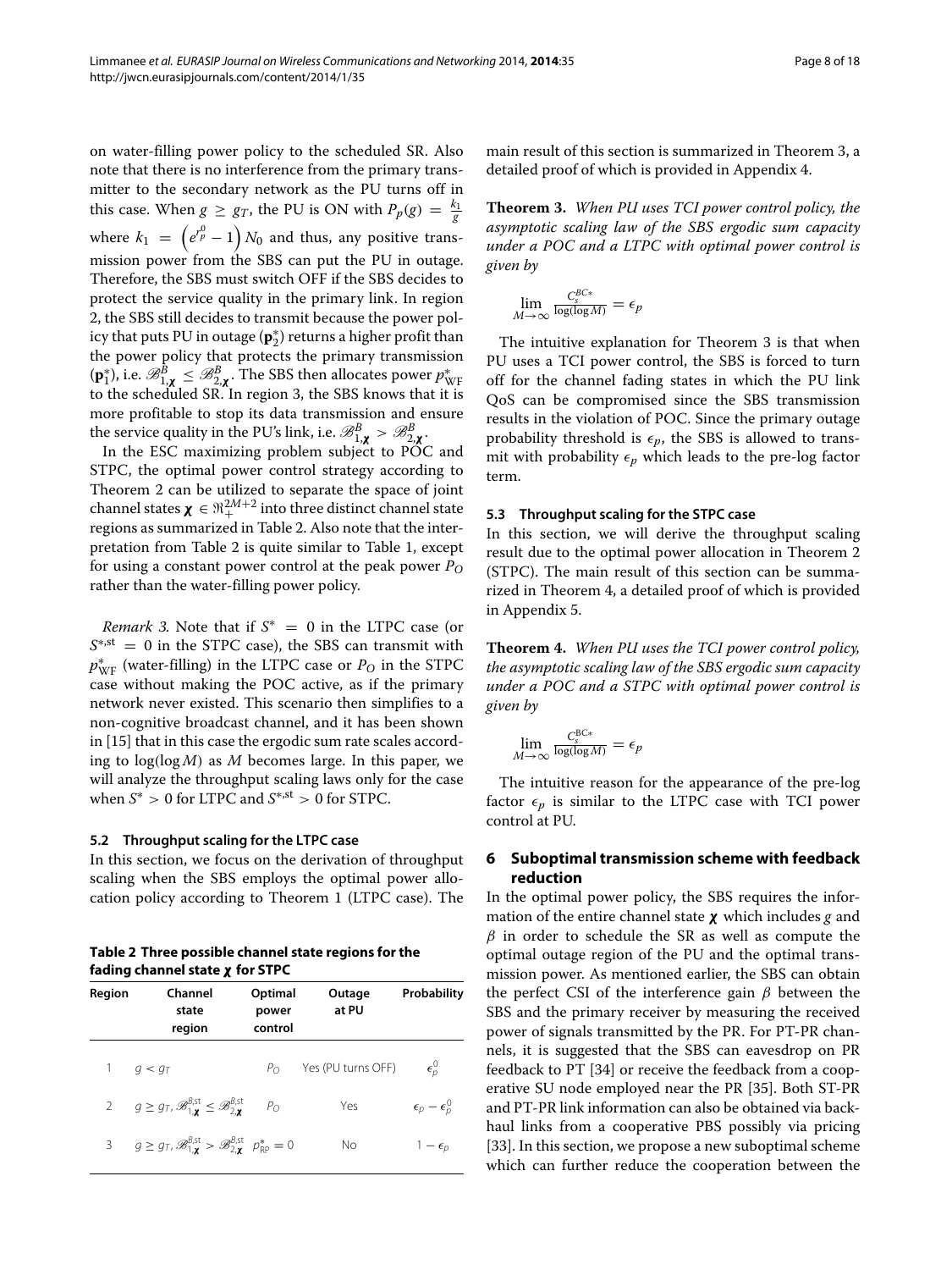primary receiver and the secondary network by receiving just only 1-bit feedback from the PR, or if the SBS can feedback from PR, no cooperation is required. In this scheme, the PU predefines the PU outage region (suboptimal) based on the direct gain *g* only, so the outage/nonoutage status of the PU can be realized at the SBS by using just 1-bit feedback from the PR. The corresponding opportunistic scheduling and power allocation policy for either LTPC or STPC are also proposed. It is important to note that by using this scheme, the SBS ESC still scales like  $\epsilon_p \log(\log M)$  as  $M$  grows large (asymptotically optimal). The details of the suboptimal scheme are as follows:

- Initially, the channel state for the direct channel gain g between the PT and the PR is divided into two regions: the non-outage region  $g \in [g_T, \tilde{g}_T]$ , where the secondary network must not transmit in order to guarantee the primary link's service quality, and the outage region,  $g \in \mathscr{G}_{\text{outage}} = [0, g_T] \bigcup [\tilde{g}_T, \infty)$ , where the secondary network can transmit. The value  $\tilde{g}_T$  is chosen such that  $\epsilon_p - \epsilon_p^0 = 1 - F_G(\tilde{g}_T)$ , so that the outage probability in the primary link is ensured to be less than  $\epsilon_p$ . Further note that  $g_T$  and  $\tilde{g}_T$  depend on the distribution of the channel gain g rather than their instantaneous values.
- Feedback policy The primary receiver sends a feedback of '0' to its transmitter (and the SBS if cooperating) if  $g \notin \mathscr{G}_{\text{outage}}$  to halt the transmission activity in the secondary network, whereas it sends a feedback of '1' if the SBS is allowed to transmit when  $g \in \mathscr{G}_{\text{outage}}$ .
- Opportunistic scheduling policy In the perfect CSI case, the SBS will schedule the SR with maximum  $\frac{h_m}{\alpha_m P_p(g) + N_0}$  which requires the knowledge of  $P_p(g)$ . However, in the new scheme, we can assume that the SBS is pessimistic by always assuming that  $P_p(q) = P_p(\tilde{q}_T)$ , i.e. the PU transmits the maximum power of the range  $g \in \mathscr{G}_{\text{outage}}$ . Therefore, the SBS will schedule the SR with maximum  $\tilde{\rho}_m = \frac{h_m}{\alpha_m P_p(\tilde{g}_T) + N_0}$ and the ergodic sum rate can be expressed as

$$
C_{\text{Partial}}^{\text{BC}} = Pr\{\mathcal{G}_{\text{outage}}\} E\left[\log(1 + P_{\text{Partial}}(\boldsymbol{\chi})\tilde{\rho}_{\text{max}})|\mathcal{G}_{\text{outage}}\right]
$$
\n(17)

where  $\tilde{\rho}_{\text{max}} = \max_{m} \tilde{\rho}_m$  and  $P_{\text{Partial}}(\boldsymbol{\chi})$  is the SBS's transmission power allocated to the SR with maximum  $ρ̃<sub>max</sub>$ . Note that the statistical behaviour of  $\tilde{\rho}_m$  is independent of g.

• Power allocation policies and throughput scaling results For STPC, the power allocation policy at the SBS is straightforward. The SBS transmits with the

maximum power  $P_O$  when  $g \in \mathscr{G}_{\text{outage}}$ . The ergodic sum rate for STPC becomes

$$
C_{\text{Partial}}^{\text{BC, STPC}} = \Pr \left\{ \mathcal{G}_{\text{outage}} \right\} E \left[ \log(1 + P_O \tilde{\rho}_{\text{max}}) \right] \mathcal{G}_{\text{outage}} \right]
$$

$$
= \epsilon_p E \left[ \log(1 + P_O \tilde{\rho}_{\text{max}}) \right]
$$
(18)

<span id="page-8-1"></span>For LTPC, we have to solve the following optimization problem:

$$
\max_{P_{\text{Partial}}(\boldsymbol{\chi})} \Pr\{\mathcal{G}_{\text{outage}}\} \cdot E\left[\log(1 + P_{\text{Partial}}(\boldsymbol{\chi})\tilde{\rho}_{\text{max}})|\mathcal{G}_{\text{outage}}\right] \text{s.t. } \Pr\{\mathcal{G}_{\text{outage}}\} E\left[P_{\text{Partial}}(\boldsymbol{\chi})| \mathcal{G}_{\text{outage}}\right] \leq P_{\text{av}}.
$$
\n(19)

It is easy to show that the solution to the optimization problem in [\(19\)](#page-8-1) is still water-filling, i.e.  $P_{\text{Partial}}(\boldsymbol{\chi}) = \left(\frac{1}{\Lambda_{\text{Partial}}} - \frac{1}{\tilde{\rho}_{\text{max}}}\right)^{+}$  for  $g \in \mathscr{G}_{\text{outage}}$  and  $P_{\text{Partial}}(\chi) = 0$  for otherwise. Note that  $\Lambda_{\text{Partial}}$ satisfies LTPC with equality. Therefore, the ergodic sum rate for LTPC becomes

$$
C_{\text{Partial}}^{\text{BC, LTPC}} = \Pr \{ \mathcal{G}_{\text{outage}} \} \cdot E \left[ \log(\frac{\tilde{\rho}_{\text{max}}}{\Lambda_{\text{Partial}}}) I_{\{\Lambda_{\geq \text{Partial}} \tilde{\rho}_{\text{max}}\}} \middle| \mathcal{G}_{\text{outage}} \right]
$$

$$
= \epsilon_p E \left[ \log(\frac{\tilde{\rho}_{\text{max}}}{\Lambda_{\text{Partial}}}) I_{\{\tilde{\rho}_{\text{max}} \geq \Lambda_{\text{Partial}}\}} \right]
$$
(20)

It is easy to show that both  $E\left[log(1 + P_O\tilde{\rho}_{\text{max}})\right]$  in the STPC case and  $E\left[ \log(\frac{\tilde{\rho}_{\max}}{\Lambda_{\mathrm{Partial}}}) 1_{\{\tilde{\rho}_{\max} \geq \Lambda_{\mathrm{Partial}}\}} \right]$  in the LTPC case scale according to  $log(log M)$ . Therefore, the ergodic sum capacity scales according to  $\epsilon_p$  log log  $M$  for LTPC as well as STPC under this suboptimal scheme.

# <span id="page-8-0"></span>**7 Numerical results**

In this section, we present some numerical results on the performance of the proposed optimal power policies for the capacity maximization problem with POC and LTPC or STPC. All channel gains involved are assumed to be Rayleigh fading, and the corresponding channel power gains are taken to be exponentially distributed with unit mean. Noises at PR and all SRs are presumed to be equal and AWGN with unit variance, i.e.  $N_0 = 1$ . Note that this allows the transmit power at the primary and secondary transmitters to be interpreted as signal-to-noise ratio at the transmitter side. Unless specified otherwise, PU's target rate is  $r_p^0 = 1.25$  nat/channel use and the primary outage probability threshold  $\epsilon_p = 0.1$ . For the primary TCI power policy, we set  $\epsilon_p^0 = 0.05$ . For convenience, we further assume that all secondary receivers are identical. The simulation results are based on a Monte Carlo method averaged over  $10^5$  channel realizations.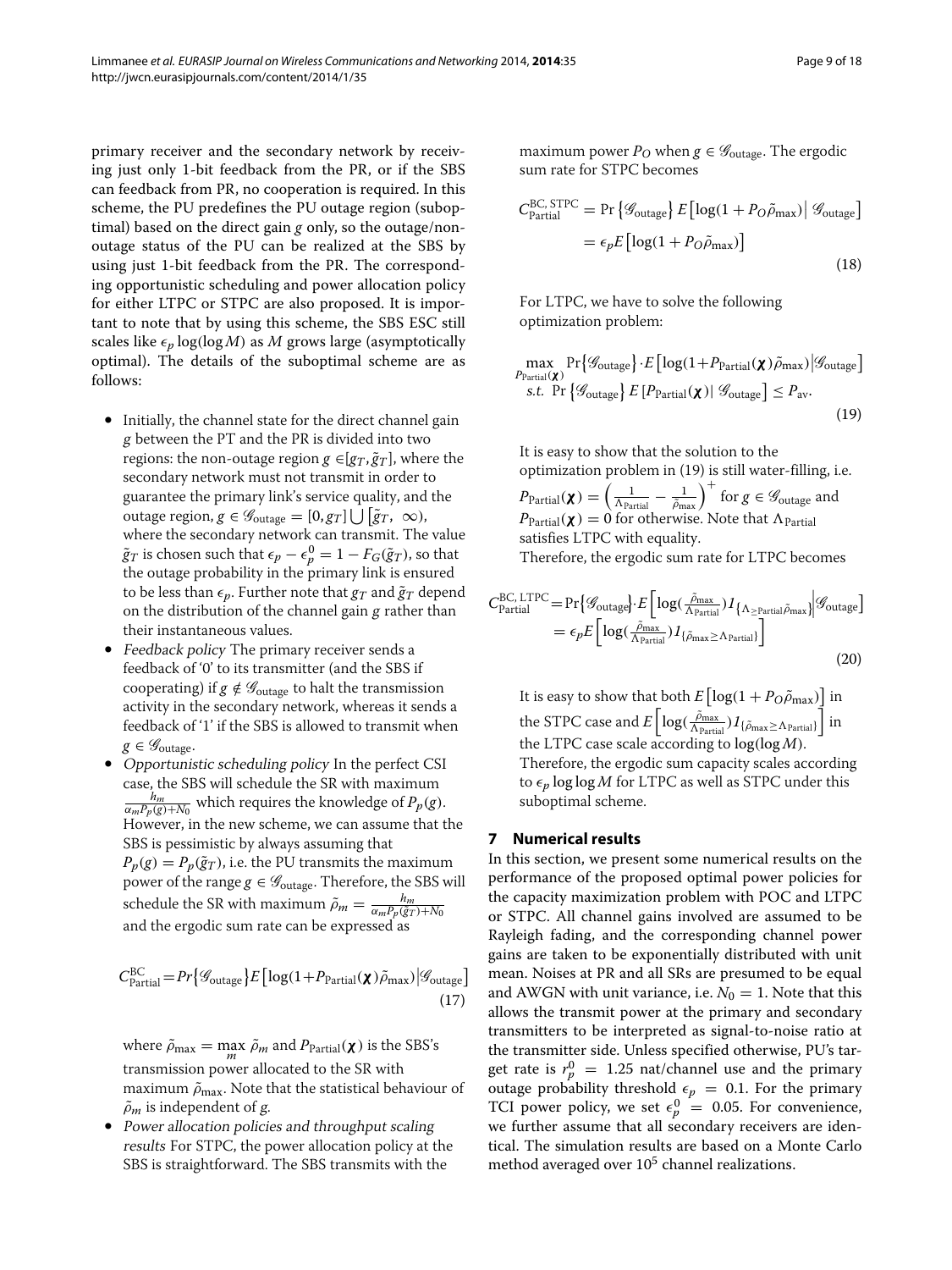**7.1 The effect of POC on the ergodic sum capacity of C-BC** In this section, we observe the effect of POC on the SBS downlink sum capacity when PU uses a TCI power policy through Figure [2](#page-9-0) in both LTPC and STPC cases. For a fixed number of secondary receivers  $M = 4$ , Figure [2](#page-9-0) shows that with a decreasing PU's outage probability threshold for a fixed target rate, SBS downlink sum capacity decreases for both LTPC and STPC when PU applies the TCI power strategy, as expected. The same feature is also noticed when PU's outage probability threshold is fixed with an increasing rate. The results are due to the fact that the POC becomes stricter when the PU's outage probability threshold is reduced or the target rate is increased.

# **7.2 Throughput scaling results with TCI power policy at the PU**

In this part, we will discuss how the SBS ergodic sum capacity behaves as the number of secondary receivers grows under the optimal power policy in Theorem [2](#page-5-1) for STPC. In this problem, there are also a number of parameters which affect the SBS sum ergodic capacity from the optimal power policy in Theorem [2](#page-5-1) for STPC, including  $\epsilon_p^0$ , the PU's target rate  $r_p^0$ , PU's outage probability constraint  $\epsilon_p$ , and the secondary network's power budget  $(P<sub>O</sub>$  for STPC). The results for the LTPC case are similar and excluded to save space. From Figure [3,](#page-10-1) a decrease in the secondary power budget significantly reduces the SBS sum throughput i.e. when  $P_O$  is decreased, the throughput scaling is shifted downwards. Next, a decrease in  $\epsilon_p^0$ makes the sum throughput drop because the truncated threshold  $g_T = -\log(1 - \epsilon_p^0)$  (for the Rayleigh fading

model) is also reduced. Although the additional outage caused by the secondary network is increased, SBS stops transmitting if it decides to protect the PU when the PU is active in the TCI case. Further, suppose that  $\epsilon_{p,1}^0 > \epsilon_{p,2}^0,$ then  $g_{T,1} > g_{T,2}$ . With  $\epsilon_p^0 = \epsilon_{p,2}^0$ , SBS can transmit when  $g \in [g_{T,2}, g_{T,1}]$ . However, the interference from primary transmitter to the secondary receivers is high in this additional range as the PU transmits with power  $\frac{(e^{r_p^0}-1)N_0}{g}$ . This implies that the range  $g \in [g_{T,2}, g_{T,1}]$  does not help enhance the SBS sum throughput, resulting in a decline in the sum throughput as  $\epsilon_p^0$  is reduced. Finally,  $r_p^0$  affects the throughput scaling via the POC as shown in Figure [3.](#page-10-1) As  $r_p^0$  is increased to 4.00 nat/channel use, the POC becomes stricter, thereby resulting in a decline in the SBS sum throughput.

Next, we present the results for the normalized throughput  $\frac{C_S^{\text{BC}}}{\log(\log M)}$  as a function of the number of secondary receivers *M* for both LTPC and STPC, when the PU employs the TCI power policy. These simulations illustrate the throughput scaling results of Theorems [3](#page-5-1) and [4.](#page-5-1) Also, the normalized throughput results due to the proposed suboptimal transmission scheme with feedback reduction are illustrated. For these simulations,  $P_{av}$  for the LTPC case and  $P<sub>O</sub>$  for the STPC case are set to 1 dB. The results in Figure [4](#page-10-2) clearly illustrate that the normalized throughput converges to  $\epsilon_p$  as  $M$  becomes larger and larger. The results in Figure [4](#page-10-2) also confirm that 1-bit feedback from the PU is effective enough to ensure that the normalized throughput of the proposed scheme asymptotically converges to  $\epsilon_p$  as M becomes large.

<span id="page-9-0"></span>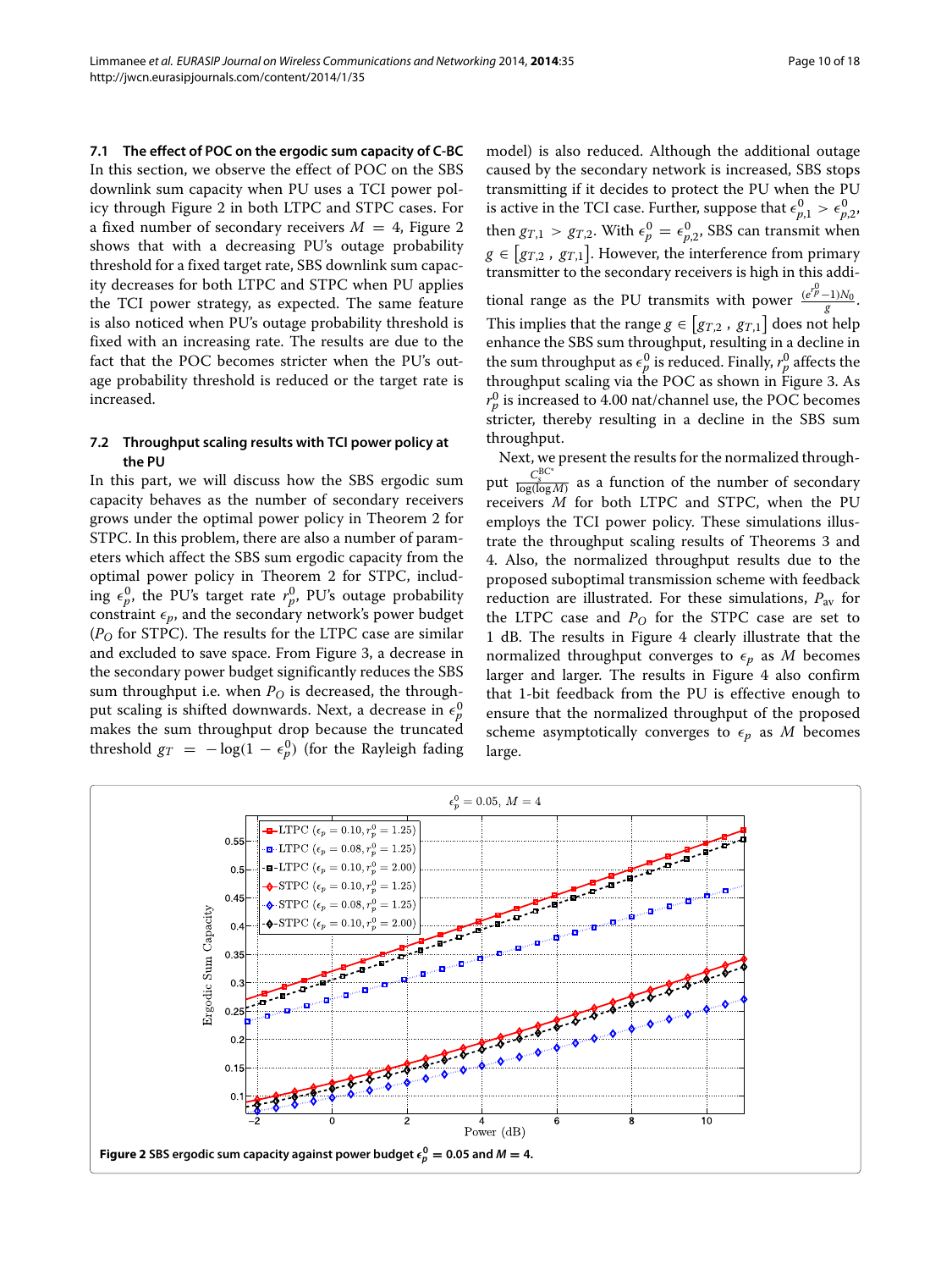

# <span id="page-10-1"></span><span id="page-10-0"></span>**8 Conclusions**

In this paper, we have investigated the information theoretic results of the ergodic sum capacity in fading cognitive broadcast channels, sharing the same frequency band as a delay sensitive PU. Under an outage probability constraint at the primary receiver, we have derived optimal power allocation strategies to maximize the SBS ergodic sum capacity, under an average (long-term) transmit power constraint or a peak (short-term) transmit power constraint. As the duality result is not directly applicable, we established a new approach to show that the opportunistic scheduling structure is also optimal under the primary outage probability constraint. This

result allowed us to reformulate the ergodic sum capacity expression as a concave function, and the corresponding optimal power policies were derived by using a probabilistic power allocation technique. Under these opportunistic optimal power allocation schemes, we have also analyzed how the SBS sum throughput scales as the number of secondary receivers goes to infinity when all relevant channels undergo independent Rayleigh fading. These asymptotic capacity scaling laws are derived under the assumption that the PU uses a truncated channel inversion policy. Rigorous theoretical analyses show that the SBS sum throughput scales like  $\epsilon_p \log(\log M)$ . Further, an asymptotically optimal reduced feedback scheme is

<span id="page-10-2"></span>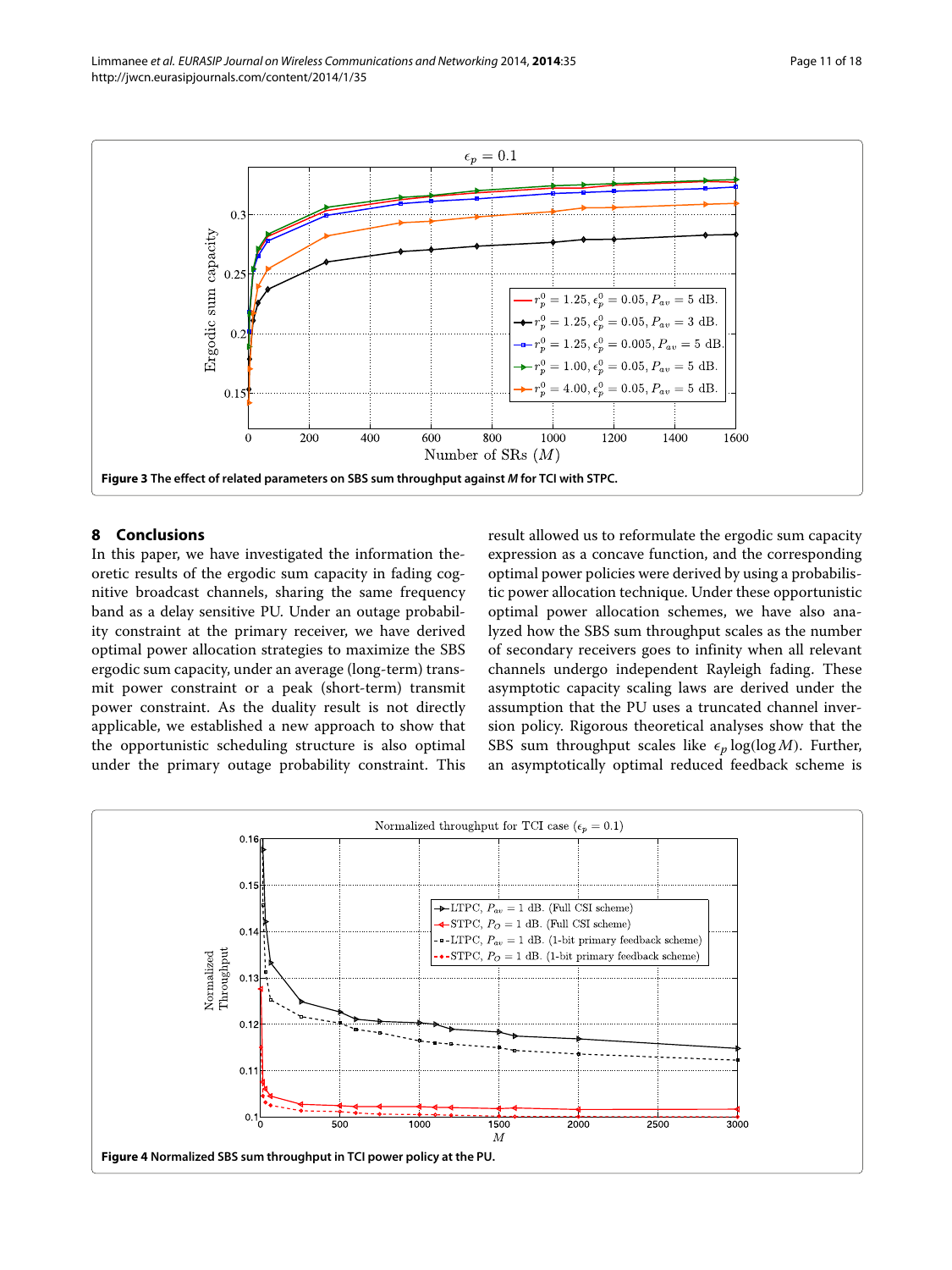# <span id="page-11-0"></span>**Appendix 1: opportunistic scheduling structure of the optimal power policy**

Prior to proving that the optimal power policy has an opportunistic scheduling structure, the following Lemma is required.

<span id="page-11-1"></span>**Lemma 1.** For a non-negative vector  $\mathbf{x} = [x_1, x_2,$  $\ldots$ ,  $x_M$ ]<sup>T</sup> and a non-negative vector **γ** =  $[\gamma_1, \gamma_2, \ldots, \gamma_M]^T$  where  $\gamma_1 < \gamma_2 < \ldots < \gamma_M$ , we have

$$
\sum_{i=1}^{M} \log \left( 1 + \frac{\gamma_i x_i}{1 + \gamma_i \sum\limits_{k=i+1}^{M} x_k} \right) < \log \left( 1 + \gamma_M \sum\limits_{i=1}^{M} x_i \right) \tag{21}
$$

*Proof.* We will prove [\(21\)](#page-11-3) by using induction. For  $M = 2$ ,  $\log \left( 1 + \frac{\gamma_1 x_1}{1 + \gamma_1 x_2} \right)$  $+\log(1+\gamma_2 x_2) = \log\left(1+\gamma_1\sum_{i=1}^2\right)$ *i*=1 *xi*  $^{+}$  $\log\left( \frac{1+\gamma_2 x_2}{1+\gamma_1 x_2}\right.$ ). Since  $\log \left( \frac{1+\gamma_2 x_2}{1+\gamma_1 x_2} \right)$ ) is increasing in  $x_2$  as *γ*<sub>2</sub> > *γ*<sub>1</sub>, we have  $log \left( \frac{1 + \gamma_2 x_2}{1 + \gamma_1 x_2} \right)$  $\log \left( \frac{1 + \gamma_2 \sum_{i=1}^2 x_i}{1 + \gamma_2 \sum_{i=1}^2 x_i} \right)$  $\frac{1+\gamma_1\sum_{i=1}^2 x_i}{\gamma_i}$  . Hence, we have  $\log \left(1 + \frac{\gamma_1 x_1}{1 + \gamma_1 x_2}\right)$  $\bigg) + \log(1 + \gamma_2 x_2)$  <  $\log\left(1+\gamma_2\sum\limits_{i=1}^2\right)$ *i*=1 *x<sub>i</sub>*).

Thus, [\(21\)](#page-11-3) is true for  $M = 2$ . Now suppose that (21) is true for  $M = K$ , we have to show that [\(21\)](#page-11-3) is also true for  $M = K + 1$ :

$$
\sum_{i=1}^{K+1} \log \left( 1 + \frac{\gamma_i x_i}{1 + \gamma_i \sum_{k=i+1}^{K+1} x_k} \right)
$$
\n
$$
= \left[ \sum_{i=1}^{K} \log \left( 1 + \frac{\gamma_i x_i}{1 + \gamma_i x_{K+1} + \gamma_i \sum_{k=i+1}^{K} x_k} \right) \right]
$$
\n(22)

$$
+\log(1+\gamma_{K+1}x_{K+1})
$$

$$
= \left[ \sum_{i=1}^{K} \log \left( 1 + \frac{\gamma'_i x_i}{1 + \gamma'_i \sum\limits_{k=i+1}^{K} x_k} \right) \right]
$$

 $+ \log(1 + \gamma_{K+1} x_{K+1})$ 

where  $\gamma_i' = \frac{\gamma_i}{1 + \gamma_i x_{K+1}}$ . For a fixed  $x_{K+1}, \gamma_i'$  is an increasing function of  $\gamma_i$ , so we have  $\gamma'_{i+1} > \gamma'_i$ . Then, apply [\(21\)](#page-11-3) for  $M = K$ , we obtain

<span id="page-11-3"></span>
$$
\sum_{i=1}^{K+1} \log \left( 1 + \frac{\gamma_i x_i}{1 + \gamma_i \sum_{k=i+1}^{K+1} x_k} \right)
$$
  

$$
< \log \left( 1 + \gamma_K' \sum_{i=1}^{K} x_i \right) + \log(1 + \gamma_{K+1} x_{K+1})
$$
  

$$
= \log \left( 1 + \frac{\gamma_i \sum_{i=1}^{K} x_i}{1 + \gamma_i x_{K+1}} \right) + \log(1 + \gamma_{K+1} x_{K+1})
$$
  

$$
= \log \left( 1 + \gamma_K \sum_{i=1}^{K+1} x_i \right) + \log \left( \frac{1 + \gamma_{K+1} x_{K+1}}{1 + \gamma_K x_{K+1}} \right)
$$
  

$$
< \log \left( 1 + \gamma_{K+1} \sum_{i=1}^{K+1} x_i \right)
$$

Again, the last inequality is due to the fact that  $\log\left(\frac{1+\gamma_{K+1}x_{K+1}}{1+\gamma_Kx_{K+1}}\right)$ ) is increasing in  $x_{K+1}$ . Hence, it follows that [\(21\)](#page-11-3) is also true for  $M = K + 1$ , thus completing the proof. proof.

<span id="page-11-2"></span>**Lemma 2.** Let  $\tilde{P}(\chi)$  be the optimal power policy of the *problem [\(5\)](#page-4-5). Then,*  $\tilde{P}(\chi)$  *has an opportunistic scheduling structure; i.e. for each channel state χ, the SBS allocates power only to the user with maximum zi and zero power to other remaining users.*

*Proof.* We will prove Lemma [2](#page-11-2) by using contradiction. Let  $i^* = \arg \max z_i$ . Suppose that the optimal power policy  $P(\chi)$  does not possess an opportunistic scheduling structure, i.e. the SBS allocates power to more than one users. Then, we construct another power policy with an opportunistic scheduling structure  $P'(x)$  such that  $P'_{i^*}(x) =$  *M i*=1  $\hat{P}_i(\boldsymbol{\chi})$  and  $\hat{P}'_i(\boldsymbol{\chi}) = 0$  for  $i \neq i^*$ . It is worth noting that  $\sum^M$ *i*=1  $\tilde{P}^{\prime}_{\pi(i)}(\mathbf{\chi}) = \sum_{i=1}^{M}$ *i*=1  $\hat{P}_{\pi(i)}(\pmb{\chi})$ . Therefore, the new power policy  $\mathbf{P}'(\pmb{\chi})$  does not affect the power consumption at the SBS and the outage/non-outage status in the primary link.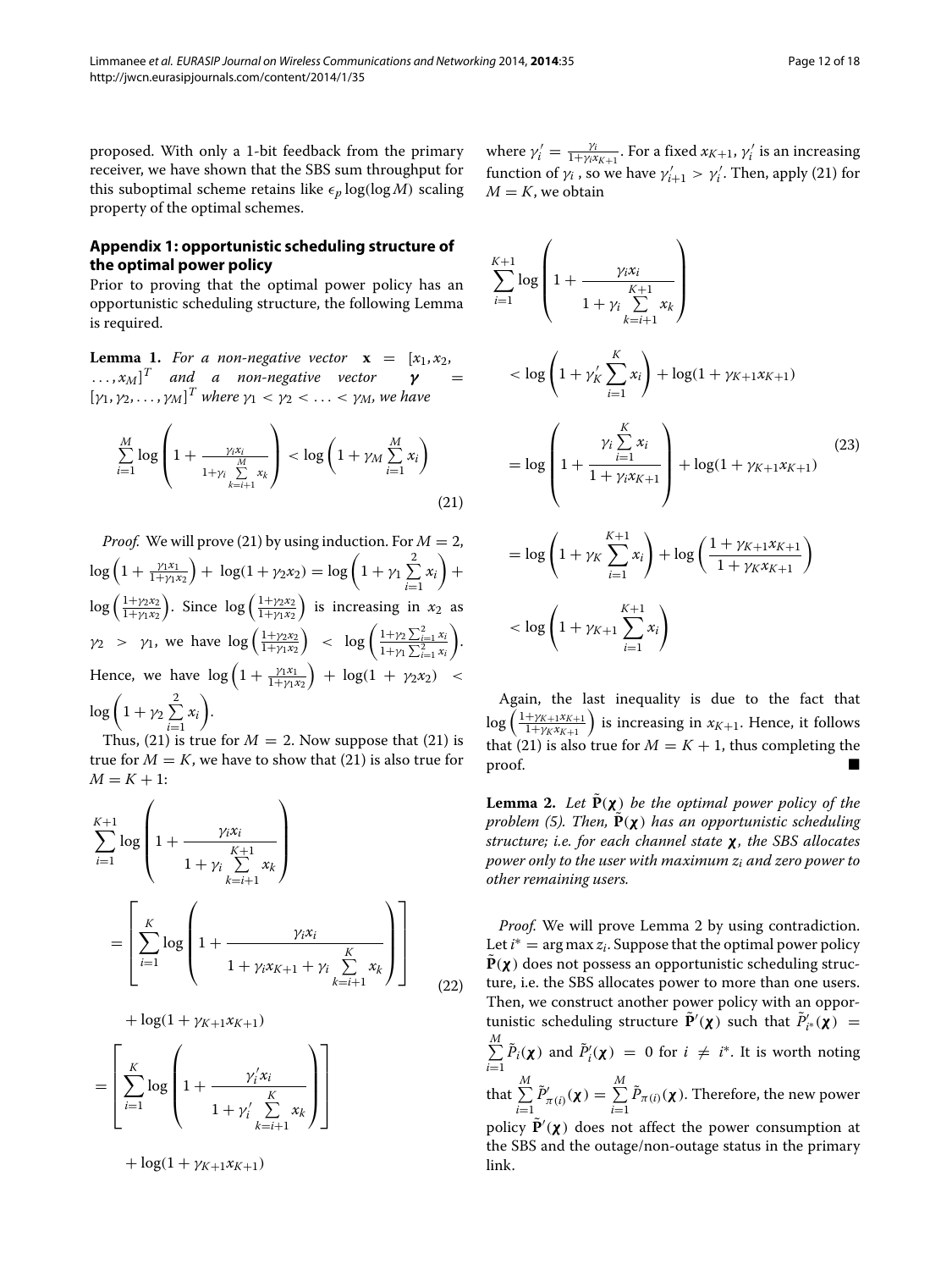The instantaneous sum-rate from both power policies  $\tilde{P}(\chi)$  and  $\tilde{P}'(\chi)$  are represented by  $r_s^{BC}(\chi, \tilde{P}(\chi))$  and  $r_s^{\text{BC}}(\mathbf{\chi},\tilde{\mathbf{P}}'(\mathbf{\chi})).$  By using Lemma [1,](#page-11-1) we have

$$
r_s^{BC}(\boldsymbol{\chi}, \tilde{\mathbf{P}}(\boldsymbol{\chi})) = \sum_{i=1}^M \log \left( 1 + \frac{z_{\pi(i)} \tilde{P}_{\pi(i)}(\boldsymbol{\chi})}{1 + z_{\pi(i)} \sum_{k=i+1}^M \tilde{P}_{\pi(k)}(\boldsymbol{\chi})} \right)
$$

$$
< \log \left( 1 + z_{\pi(M)} \sum_{i=1}^M \tilde{P}'_{\pi(i)}(\boldsymbol{\chi}) \right)
$$

$$
= r_s^{BC}(\boldsymbol{\chi}, \tilde{\mathbf{P}}'(\boldsymbol{\chi})) \tag{24}
$$

which contradicts the optimality of  $\tilde{P}(\chi)$ . Thus, it implies that the following opportunistic scheduling structure is optimal:

<span id="page-12-1"></span>
$$
P_i(\mathbf{\chi}) = \begin{cases} \check{P}(\mathbf{\chi}), \ i = \arg \max_{m \in \mathcal{I}} z_m \\ 0, \quad \text{otherwise} \end{cases}
$$
 (25)

[\(25\)](#page-12-1) suggests that the SBS allocates the transmit power,  $\tilde{P}(\chi)$ , to the SR with the maximum  $z_m$ , where ties can be broken arbitrarily.

# <span id="page-12-0"></span>**Appendix 2: optimal solution of** *P***˘ ∗***(χ )* **for LTPC**

By the opportunistic scheduling structure shown in [Appendix 1,](#page-11-0) the original non-convex problem in [\(7\)](#page-4-7) can be converted to convex problem as shown in [\(11\)](#page-5-2). However, there is no closed-form expression of the primary outage probability function in POC. Hence, the convex optimization technique is not directly applicable. By using the same technique as in [\[10,](#page-17-9)[11\]](#page-17-10), the following result in Lemma [3](#page-12-2) is required.

<span id="page-12-2"></span>**Lemma 3.** *The optimal solution of the problem [\(11\)](#page-5-2) can be*  $\ell$ *expressed by*  $\check{P}^*(\chi) = w(\chi)\check{p}_1(\chi) + (1 - w(\chi))\check{p}_2(\chi)$ *, where*  $E[w(\boldsymbol{\chi})] \geq 1 - \epsilon_p$ ,  $E\left[\check{P}^*(\boldsymbol{\chi})\right] \leq P_{av}$  and  $r_p(\boldsymbol{\chi}, \check{p}_1(\boldsymbol{\chi})) \geq r_p^0$  $f$ *or all*  $\pmb{\chi}$  .  $\blacksquare$ 

*Proof.* Following a similar procedure to that in [\[11\]](#page-17-10), we will show that an optimal power control for [\(11\)](#page-5-2) can be constructed by randomizing between two deterministic power allocation schemes, i.e.  $\check{p}_1(\chi) = E\left[\check{P}(\chi) | r_p(\chi, \check{p}(\chi)) \ge r_p^0\right]$  and  $\tilde{p}_2(\mathbf{\chi}) = E\left[\tilde{P}(\mathbf{\chi}) \mid r_p(\mathbf{\chi}, \tilde{p}(\mathbf{\chi})) < r_p^0\right].$  The probability of using the power policy  $\check{p}_1(\chi)$  is indicated by the weighting function  $w(\chi)$ , which can be expressed as  $w(\boldsymbol{\chi}) = Pr \left\{ r_p(\boldsymbol{\chi}, \check{P}(\boldsymbol{\chi})) \ge r_p^0 | \boldsymbol{\chi} \right\}$  and therefore the probability of using the power policy  $\tilde{p}_2(\chi)$  equals  $1 - w(\chi)$ .

We first show that given an arbitrary feasible probabilistic power scheme  $\check{P}(\chi)$ , we can always construct another feasible scheme  $\tilde{P}'(\chi)$  which is randomized among deterministic power schemes  $\breve{p}_k(\chi)$ ,  $k = 1, 2$  with a time-sharing factor  $w(\chi)$ and performs equally well or better than  $\tilde{P}(\chi)$ . Since  $P(\chi)$  is feasible,  $P(\chi)$  satisfies all the constraints, i.e.  $E[\check{P}(\boldsymbol{\chi})] \leq P_{\text{av}} \text{ and } Pr \left\{ \log(1 + \frac{gP_p(g)}{N_0 + \beta \check{P}(\boldsymbol{\chi})}) < r_p^0 \right\} \leq \epsilon_p.$ Note that when  $r_p(\boldsymbol{\chi}, \breve{p}(\boldsymbol{\chi})) \geq r_p^0$ , it implies that  $\breve{p}(\chi) \leq \frac{1}{\beta}$  $\int$ *gP<sub>p</sub>*(*g*)  $\left(\frac{gP_p(g)}{\exp(r_p^0)-1}-N_0\right)^+$  i.e. the possible solution lies in a halfspace. Therefore,  $\breve{p}_1(\chi) =$  $E\left[\breve{P}(\boldsymbol{\chi}) \mid r_p(\boldsymbol{\chi}, \breve{p}(\boldsymbol{\chi})) \geq r_p^0\right] \leq \frac{1}{\beta}$  $\int$ *gP<sub>p</sub>*(*g*)  $\frac{gP_p(g)}{\exp(r_p^0)-1} - N_0$ <sup>+</sup>, i.e. a convex combination of the possible solutions in that halfspace weighted by the probability that each solution can happen also lies in that halfspace. So,  $log(1 + \frac{gP_p(g)}{N_0 + \beta p_1(\chi)}) \ge r_p^0.$ 

Thus,  $\tilde{P}'(\mathbf{\chi})$  satisfies POC since Pr  $\left\{ \tilde{P}'(\mathbf{\chi}) = \tilde{p}_1(\mathbf{\chi}) \right\}$  $|\mathbf{x}| = w(\mathbf{x})$  and then it can be shown that  $E\left[\Pr\left\{\log(1+\frac{gP_p(g)}{N_0+\beta P(\mathbf{x})})\ge r_p^0\mid \mathbf{x}\right\}\right] \ge E[w(\mathbf{x})] \ge 1-\epsilon_p.$ Next, we can show that *P*˘ *(χ )* also satisfies LTPC since  $E[P'(\chi)] = E[w(\chi)\check{p}_1(\chi) + (1 - w(\chi))\check{p}_2(\chi)] = E[P(\chi)] \le$  $P_{\rm av}.$ 

Due to concavity of  $r_s(\chi, \check{P}(\chi))$  in [\(11\)](#page-5-2), we can apply Jensen's inequality to arrive at the final result that  $E[r_s(\pmb{\chi}, \tilde{P}'(\pmb{\chi}))] \geq E[r_s(\pmb{\chi}, \tilde{P}(\pmb{\chi}))]$ , i.e.  $\tilde{P}'(\pmb{\chi})$  achieves higher ergodic sum rate than  $\tilde{P}(\chi)$ .

Reformulating [\(11\)](#page-5-2) by using Lemma [3,](#page-12-2) we obtain the following optimization problem:

$$
\max_{\breve{p}_{k}(\chi),w(\chi)} E\big[w(\chi)r_{s}(\chi,\breve{p}_{1}(\chi)) + (1 - w(\chi))r_{s}(\chi,\breve{p}_{2}(\chi))\big] (26a)
$$

<span id="page-12-3"></span>
$$
\text{s.t.} E\left[w(\boldsymbol{\chi})\breve{p}_1(\boldsymbol{\chi}) + (1 - w(\boldsymbol{\chi}))\breve{p}_2(\boldsymbol{\chi})\right] \le P_{\text{av}} \qquad (26b)
$$

$$
E\left[w(\pmb{\chi})\right] \geq 1 - \epsilon_p \tag{26c}
$$

$$
w(\mathbf{\chi})\left[\mathcal{P}_p(g) - \beta \check{p}_1(\mathbf{\chi})\right] \ge 0 \tag{26d}
$$

$$
\breve{p}_k(\chi) \succeq 0, \quad \forall k \in \{1, 2\} \tag{26e}
$$

$$
0 \le w(\chi) \le 1 \tag{26f}
$$

Using a similar variable transformation technique as in [\[10\]](#page-17-9) and [\[11\]](#page-17-10), the objective function can be proved to be concave while the other constraints are linear. Hence, the problem [\(26a\)](#page-12-3) can be solved by the necessary and sufficient Karush-Kuhn-Tucker (KKT) optimality conditions. Applying the KKT conditions and the fact that channel state is continuous, the optimal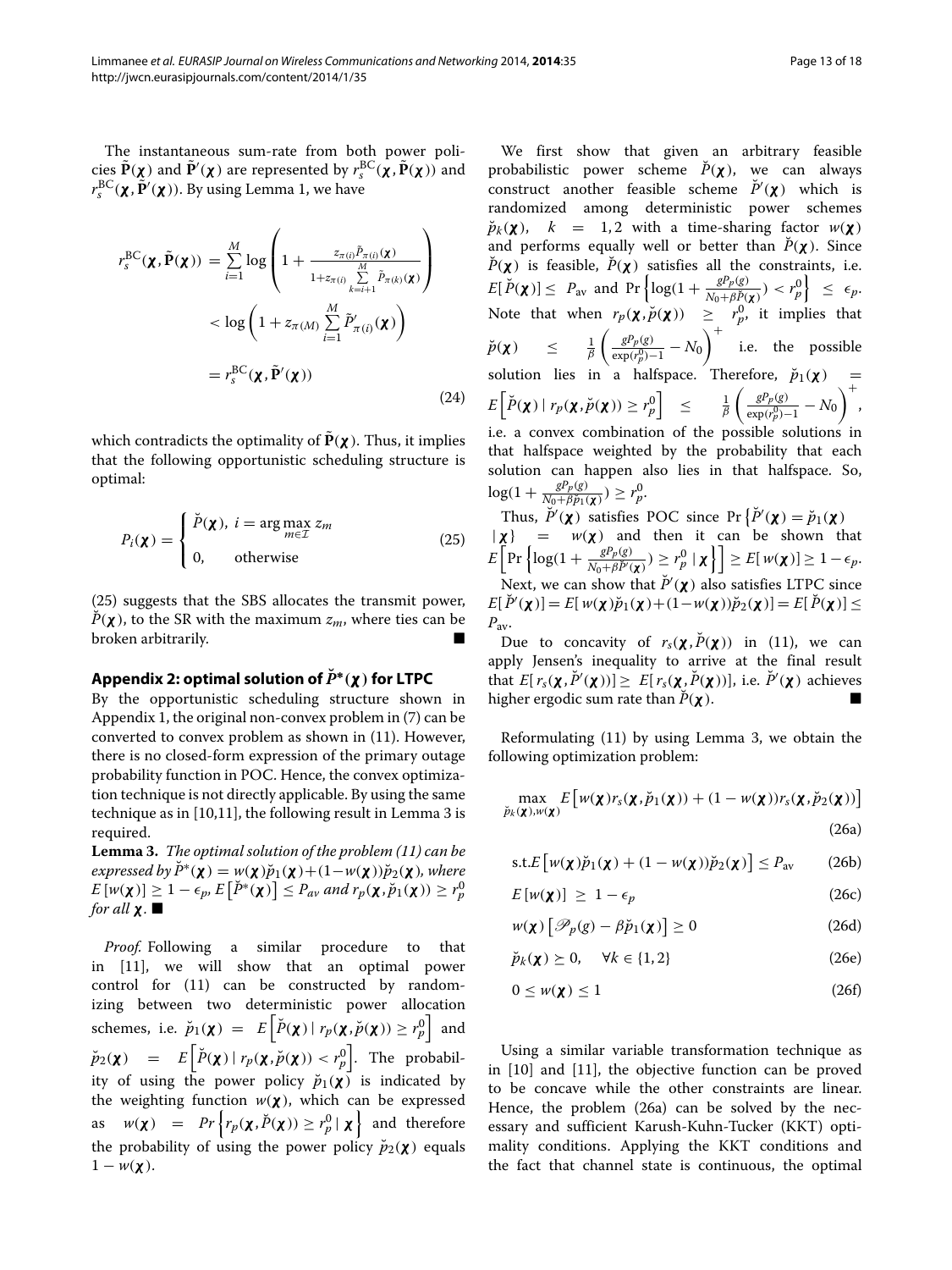solutions of  $\check{p}_1^*(\chi)$ ,  $\check{p}_2^*(\chi)$ , and  $w^*(\chi)$  are expressed as follows:

$$
\breve{p}_1^*(\boldsymbol{\chi}) = \begin{cases} p_{\rm WF}^*(\boldsymbol{\chi}), \ w^*(\boldsymbol{\chi}) = 1, \ p_{\rm WF}^*(\boldsymbol{\chi}) \le p_{\rm RP}^*(\boldsymbol{\chi}) \\ p_{\rm RP}^*(\boldsymbol{\chi}), \ w^*(\boldsymbol{\chi}) = 1, \ p_{\rm WF}^*(\boldsymbol{\chi}) > p_{\rm RP}^*(\boldsymbol{\chi}) \end{cases}
$$
\n(27)

$$
\breve{p}_2^*(\chi) = p_{\rm WF}^*(\chi), \quad w^*(\chi) = 0 \tag{28}
$$

$$
w^*(\boldsymbol{\chi}) = \begin{cases} 1, & r_s(\boldsymbol{\chi}, \check{p}_1^*(\boldsymbol{\chi})) - \Lambda^* \check{p}_1^*(\boldsymbol{\chi}) + S^* > r_s(\boldsymbol{\chi}, \check{p}_2^*(\boldsymbol{\chi})) - \Lambda^* \check{p}_2^*(\boldsymbol{\chi}) \\ 0, & r_s(\boldsymbol{\chi}, \check{z}_1^*(\boldsymbol{\chi})) - \Lambda^* \check{z}_2^*(\boldsymbol{\chi}) + S^* > r_s(\boldsymbol{\chi}, \check{z}_1^*(\boldsymbol{\chi})) - \Lambda^* \check{z}_2^*(\boldsymbol{\chi}) \end{cases}
$$

$$
\begin{aligned} \text{(0, } r_{s}(\boldsymbol{\chi}, \check{p}_{1}^{*}(\boldsymbol{\chi})) - \Lambda^{*} \check{p}_{1}^{*}(\boldsymbol{\chi}) + S^{*} < r_{s}(\boldsymbol{\chi}, \check{p}_{2}^{*}(\boldsymbol{\chi})) - \Lambda^{*} \check{p}_{2}^{*}(\boldsymbol{\chi}) \\ \text{(29)} \end{aligned}
$$

where  $p_{\text{WF}}^*(\boldsymbol{\chi}) = (\frac{1}{\Lambda^*} - \frac{1}{z_{\text{max}}})^+$ . Finally, by applying the opportunistic scheduling structure shown in [\(25\)](#page-12-1), we have the result in Theorem [1.](#page-5-1)

# <span id="page-13-0"></span>**Appendix 3: optimal solution of**  $\check{P}^{*,\text{st}}(\chi)$  **for STPC**

Similar to Section [4.1,](#page-4-6) the objective function in [\(11\)](#page-5-2) is concave over  $\check{P}^{\rm st}(\chi)$ . To apply the same technique as in [Appendix 3,](#page-13-0) the following result in Lemma [4](#page-13-2) is required.

<span id="page-13-2"></span>**Lemma 4.** *The optimal solution of the problem [\(16\)](#page-6-1) can be expressed by*  $\check{P}^{*,st}(\boldsymbol{\chi}) = w^{st}(\boldsymbol{\chi})\check{p}_\downarrow^{st}(\boldsymbol{\chi}) + (1 - \chi)$  $w^{st}(\boldsymbol{\chi})\check{p}^{st}_{2}(\boldsymbol{\chi})$ *, where*  $E\left[w^{st}(\boldsymbol{\chi})\right] \geq 1 - \epsilon_{p}$ ,  $\check{p}^{*,st}(\boldsymbol{\chi}) \leq P_{\text{O}}$  $\mathcal{L}$  *and r<sub>p</sub>*( $\chi$ ,  $\check{p}_1^{st}(\chi)$ )  $\geq r_p^0$  *for all*  $\chi$ .

*Proof.* Following a similar procedure to the proof of Lemma [3,](#page-12-2) we can prove that an optimal power control for [\(16\)](#page-6-1) can be constructed by randomizing between two deterministic power allocation schemes, i.e.  $\check{p}_1^{\text{st}}(\chi)$  $E\left[\check{P}^{\text{st}}(\boldsymbol{\chi}) \mid r_p(\boldsymbol{\chi}, \check{p}^{\text{st}}(\boldsymbol{\chi})) \geq r_p^0\right]$  and  $\breve{p}_2^{\text{st}}(\boldsymbol{\chi}) = E\left[\breve{P}^{\text{st}}(\boldsymbol{\chi}) \mid r_p(\boldsymbol{\chi}, \breve{p}^{\text{st}}(\boldsymbol{\chi})) < r_p^0\right]$ . The probability of using the power policy  $\check{p}_1^{\text{st}}(\chi)$  is indicated by the weighting function *w*st*(χ )*, which can be expressed as  $w^{\text{st}}(\boldsymbol{\chi}) = \Pr \left\{ r_p(\boldsymbol{\chi}, \check{P}^{\text{st}}(\boldsymbol{\chi})) \geq r_p^0 \, | \, \boldsymbol{\chi} \right\}$ , and therefore the probability of using the power policy  $\breve{p}_2^{\text{st}}(\chi)$  equals  $1 - w^{\text{st}}(\boldsymbol{\chi}).$ 

By Lemma [4,](#page-13-2) we can get the reformulated version of [\(16\)](#page-6-1). Following the same procedure as in the LTPC case in [Appendix 2,](#page-12-0) we can apply the necessary and sufficient KKT conditions and the fact that the fading channel state is continuous, use the opportunistic scheduling structure in [\(25\)](#page-12-1) and arrive at the optimal power policy summarized in Theorem [2.](#page-5-1)

#### <span id="page-13-1"></span>**Appendix 4: proof of Theorem [3](#page-5-1)**

Here the channel state partitioning result from Table [1](#page-6-5) will be used first to derive some properties related to the Lagrange multipliers  $\Lambda^*$  and  $S^*$  as the *M* grows large. As discussed before, we assume that *S*∗ *>* 0. From Table [1,](#page-6-5) we can separate the regions representing fading channel sets 2 and 3 by setting  $\mathscr{B}^B_{1,\boldsymbol{\chi}}$  =  $\mathscr{B}_{2,\chi}^B$ , where  $\mathscr{B}_{1,\chi}^B = S^*$ ,  $\mathscr{B}_{2,\chi}^B = \log(1 + z_{\text{max}} p_{\text{WF}}^*)$  –  $\Lambda^* p_{\text{WF}}^*$ , and  $p_{\text{WF}}^* = \left(\frac{1}{\Lambda^*} - \frac{1}{z_{\text{max}}}\right)^+$ . Thus, the boundary between channel sets given by cases 2 and 3 is given by

$$
S^* = \log(\frac{z_{\max}}{\Lambda^*}) - (1 - \frac{\Lambda^*}{z_{\max}}) = -\log(\Omega) + \Omega - 1 = t(\Omega)
$$
\n(30)

where  $\Omega = \frac{\Lambda^*}{z_{\text{max}}}$  and  $0 \le \Omega \le 1$ . It is easy to show that  $t(\Omega)$  is a non-increasing function in  $\Omega$  when  $0 < \Omega \leq 1$ . Thus, the channel sets for cases 1, 2, 3 in Table [1](#page-6-5) can also be expressed as follows:

$$
\tilde{S}_1 = \{g < g_T\} \tilde{S}_2 = \{g \ge g_T, 0 \le \Omega \le t^{-1}(S^*)\}
$$
\n
$$
= \left\{g \ge g_T, \frac{\Lambda^*}{t^{-1}(S^*)} \le z_{\text{max}} < \infty\right\} \tag{31}
$$
\n
$$
\tilde{S}_3 = \left\{g \ge g_T, 0 \le z_{\text{max}} \le \frac{\Lambda^*}{t^{-1}(S^*)}\right\}
$$

<span id="page-13-3"></span>where  $t^{-1}$ (.) represents the inverse function of *t*. **Lemma 5.**  $\Lambda^* \leq \frac{\epsilon_p}{P_{av}}$  and  $\Lambda^*$  is bounded away from 0 for *all M.*

*Proof.* First, we investigate the upper bound of  $\Lambda^*$ . As the average power constraint is always met, we have

$$
P_{\text{av}} = \sum_{k=1}^{2} \Pr(S_k) E\left[\left(\frac{1}{\Lambda^*} - \frac{1}{z_{\text{max}}}\right)^+ \mid S_k\right] + \Pr(S_3) E\left[p_{\text{RP}}^*(\mathbf{x}) \mid S_3\right] \tag{32}
$$

$$
\leq \left(\frac{1}{\Lambda^*} \sum_{k=1}^{2} \Pr(S_k)\right) + 0 = \frac{\epsilon_p}{\Lambda^*}
$$

Now suppose that  $\lim_{M\to\infty} \Lambda_M^* = 0$ . Then, for an arbitrarily small  $\epsilon > 0$ , there exists  $M_{\rho}$  such that for  $M \geq M_{\rho}$ , *N*<sup>\*</sup><sub>*M*</sub> ≤  $\epsilon$ . Therefore,  $(\frac{1}{\Lambda_M^*} - \frac{1}{z_{\text{max}}})^+$  ≥  $(\frac{1}{\epsilon} - \frac{1}{z_{\text{max}}})^+$ . For an  $M$  sufficiently large,  $\frac{1}{z_{\text{max}}}$  converges to 0 in probability, implying that  $(\frac{1}{\epsilon} - \frac{1}{z_{\text{max}}})^+$  converges to  $\frac{1}{\epsilon}$  in probability. Hence,  $(\frac{1}{\Lambda_M^*} - \frac{1}{z_{\text{max}}}^{\})^+ \geq \frac{1}{\epsilon}$  with high probability. So, with an arbitrary small  $\epsilon$ , SU will violate the power constraint with high probability if  $\lim_{M \to \infty} \Lambda_M^* = 0$ . Consequently,  $\lim_{M\to\infty}\Lambda_M^* > 0.$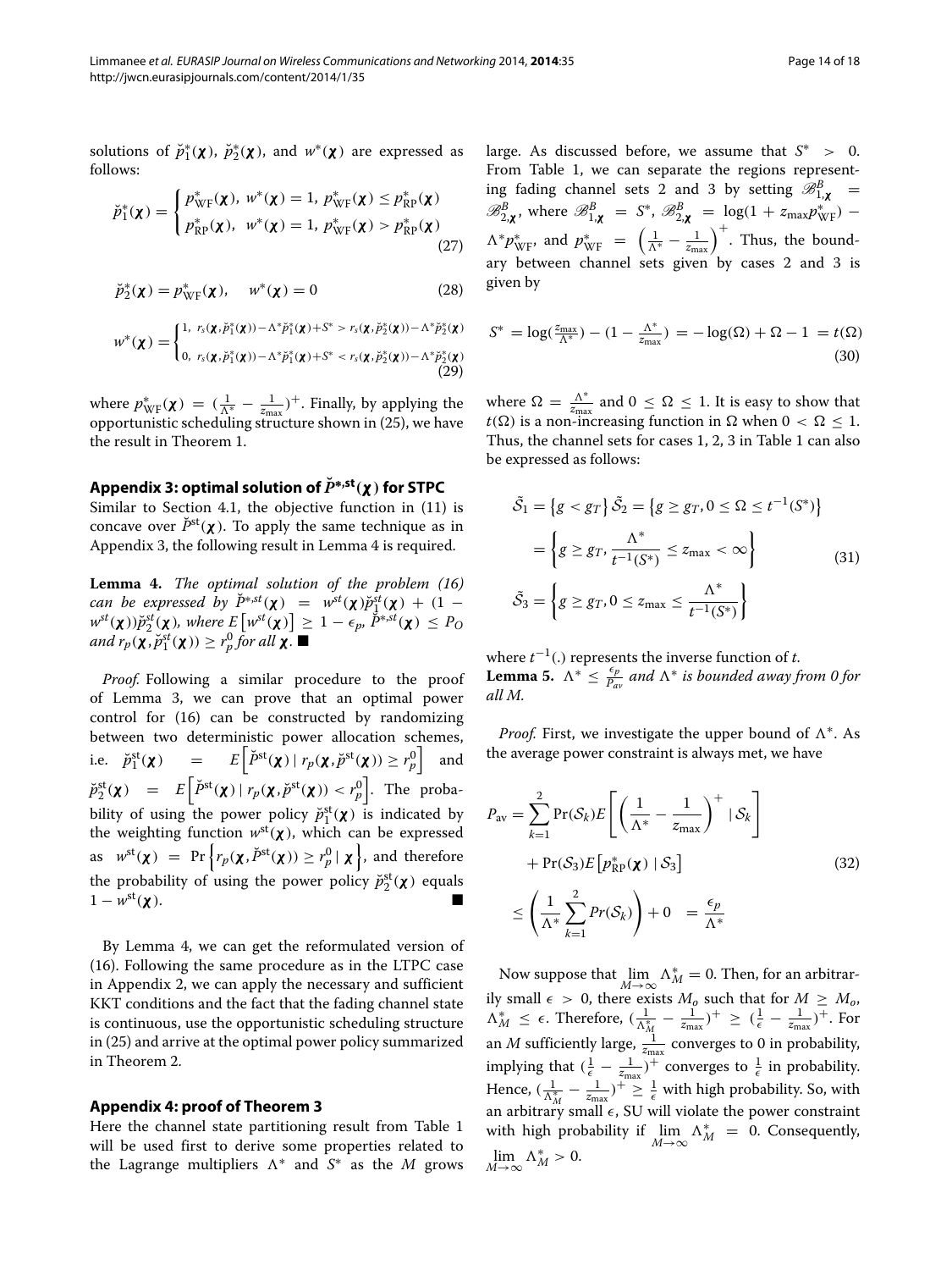Next, we will show that when  $M$  is large enough,  $\Lambda_M^*$  is lower-bounded by  $\frac{\epsilon_p^0}{P_{\rm av}}$ .

<span id="page-14-0"></span>
$$
P_{\text{av}} = \sum_{k=1}^{2} \Pr(\mathcal{S}_k) E\left[ \left( \frac{1}{\Lambda_M^*} - \frac{1}{z_{\text{max}}} \right)^+ \mid \mathcal{S}_k \right]
$$
  
>  $\Pr(\mathcal{S}_1) E\left[ \left( \frac{1}{\Lambda_M^*} - \frac{1}{z_{\text{max}}} \right)^+ \mid \mathcal{S}_1 \right]$  (33)  
=  $\epsilon_p^0 E\left[ \left( \frac{1}{\Lambda_M^*} - \frac{1}{z_{\text{max}}} \right)^+ \mid \mathcal{S}_1 \right]$ 

Also,

$$
\lim_{M \to \infty} E\left[ \left( \frac{1}{\Lambda_M^*} - \frac{1}{z_{\text{max}}} \right)^+ \mid \mathcal{S}_1 \right]
$$
\n
$$
= \lim_{M \to \infty} \left[ \frac{1}{\Lambda_M^*} (1 - F_Z^M(\Lambda_M^* \mid \mathcal{S}_1)) - \int_{z_{\text{max}} \Lambda_M^*}^{\infty} \frac{1}{z_{\text{max}}} dF_Z^M(z_{\text{max}} \mid \mathcal{S}_1) \right]
$$
\n
$$
= \frac{1}{\Lambda_M^*}
$$
\n(34)

Note that the last equality from [\(33\)](#page-14-0) is because of  $\int^{\infty}$  $z_{\text{max}} = \Lambda_M^*$  $\frac{1}{z_{\text{max}}}dF_Z^M(z_{\text{max}} \mid \mathcal{S}_1)$  and  $F_Z^M(\Lambda_M^* \mid \mathcal{S}_1)$  approach zero as  $M \to \infty$ .

<span id="page-14-1"></span>**Lemma 6.** *For*  $\epsilon_p > \epsilon_p^0$ ,  $\frac{1}{t^{-1}(S^*)} = \Theta(\log M)$ *.* 

*Proof.* First, notice that the SBS will allocate transmission power only to the user with  $z_{\text{max}}$  and  $\max \frac{h_i}{\frac{k_1}{g_T}\alpha_i + N_0}$ ≤  $z_{\text{max}} \leq \max_{N_0} \frac{h_i}{N_0}$  regardless the value of *g*. This fact allows us to study how the upper and lower bounds of  $z_{\text{max}}$  scales as *M* grows large. By using the results from [\[22](#page-17-21)[,37\]](#page-17-34), we can show that *z*max is upper-and-lower-bounded by log *M* as  $M \to \infty$ . Hence,  $z_{\text{max}}$  also scales as  $\log M$  when *M* tends to infinity.

Now we assume that  $\frac{1}{t^{-1}(S^*)}$  grows faster than  $\log M$ as  $M \rightarrow \infty$ . This implies that for a large enough M,  $Pr(S_2)$  converges to 0, which contradicts the fact that  $\Pr(\tilde{S}_2) = \epsilon_p - \epsilon_p^0 > 0$  for all *M*. Next, assume that 1 *<sup>t</sup>*−1*(S*∗*)* grows slower than log *M*. This implies that when *M* is large enough,  $Pr(S_3)$  converges to 0, which contradicts the fact that  $Pr(S_3) = 1 - \epsilon_p > 0$  for all *M*. Thus,  $\frac{1}{t^{-1}(S^*)}$  =  $\Theta(\log M)$ . ■

Observe that the SBS gains no throughput from the region 3. We will show that the asymptotic throughput achieved by the secondary network scales as  $\epsilon_p \log(\log M)$ , where the optimal power control policy in the region 1 contributes  $\epsilon_p^0 \log(\log M)$  of the optimal throughput scaling, while the remaining  $(\epsilon_p - \epsilon_p^0) \log(\log M)$  is obtained from the optimal power control policy in the region 2. In order to do so, the results derived above will facilitate us to arrive at the result in Theorem [3](#page-5-1) for both (1) when  $\epsilon_p = \epsilon_p^0$  (additional outage probability is not allowed) and (2) when  $\epsilon_p$   $>$   $\epsilon_p^0$  (the delay-sensitive PU's link can tolerate an additional outage).

# When  $\epsilon_p = \epsilon_p^0$

In this case, region 2 shrinks to an empty set, i.e.  $Pr(S_2) =$  $\epsilon_p - \epsilon_p^0 = 0$ , and the overall optimal throughput scaling is due to transmission power in region 1.

Clearly, as *M* becomes large, the optimal throughput scaling is due to the effect of the scaling result of  $z_{\text{max}} = h_{\text{max}}$  with the number of SRs in  $S_1$ . Moreover,<br>we know that  $\Lambda^* \leq \frac{\epsilon_p}{P_{\text{av}}}$  and  $\Lambda^*$  is bounded away from 0 for all *M* (see Lemma [5.](#page-13-3)) Then, the SBS ergodic sum capacity under optimal power allocation is expressed as  $C_s^{BC*} = E\left[\log(\frac{z_{\text{max}}}{\Lambda^*})1_{\{z_{\text{max}} \ge \Lambda^*, \tilde{S}_1\}}\right] = \epsilon_p^0 E\left[\log(\frac{h_{\text{max}}}{\Lambda^*})\right] =$  $\epsilon_p E\left[ \log (\frac{h_{\max}}{\Lambda^*}) \right]$ . As the maximum of *M* independent and identically distributed exponentially distributed random variables,  $\frac{h_{\text{max}}}{\log M}$  converges in probability to 1. (see Example 10.5.1 of [\[37\]](#page-17-34)). Using this result and the rigorous techniques used in [\[22\]](#page-17-21) to show convergence in mean from convergence in probability, we can conclude that lim *M*→∞  $\frac{C_s^{BC*}}{\log(\log M)} = \epsilon_p.$ 

When  $\epsilon_p > \epsilon_p^0$ Note that the throughput  $C_s^{\text{BC}^*}$  can be written as

$$
C_s^{\text{BC}^*} = E \left[ \log \frac{z_{\text{max}}}{\Lambda^*} I_{\{g < g_T, z_{\text{max}} \ge \Lambda^*\}} \right] + E \left[ \log \frac{z_{\text{max}}}{\Lambda^*} I_{\{g \ge g_T, z_{\text{max}} \ge \frac{\Lambda^*}{t^{-1}(\mathcal{S}^*)} \}} \right] \tag{35}
$$

Note that in the previous subsection, we showed that  $E\left[\log \frac{z_{\text{max}}}{\Lambda^*} 1_{\{g < g_T, z_{\text{max}} \ge \Lambda^*\}}\right]$  scales according to  $\epsilon_p^0$  log(log *M*) when  $M \to \infty$ . Now, we show that

 $E\left[ \log \frac{z_{\text{max}}}{\Lambda^*} 1_{\left\{ g \geq g_T, \, z_{\text{max}} \geq \frac{\Lambda^*}{t^{-1}(S^*)} \right\} } \right]$  $\int$  scales according to  $(\epsilon_p \epsilon_p^0$ ) log(log *M*).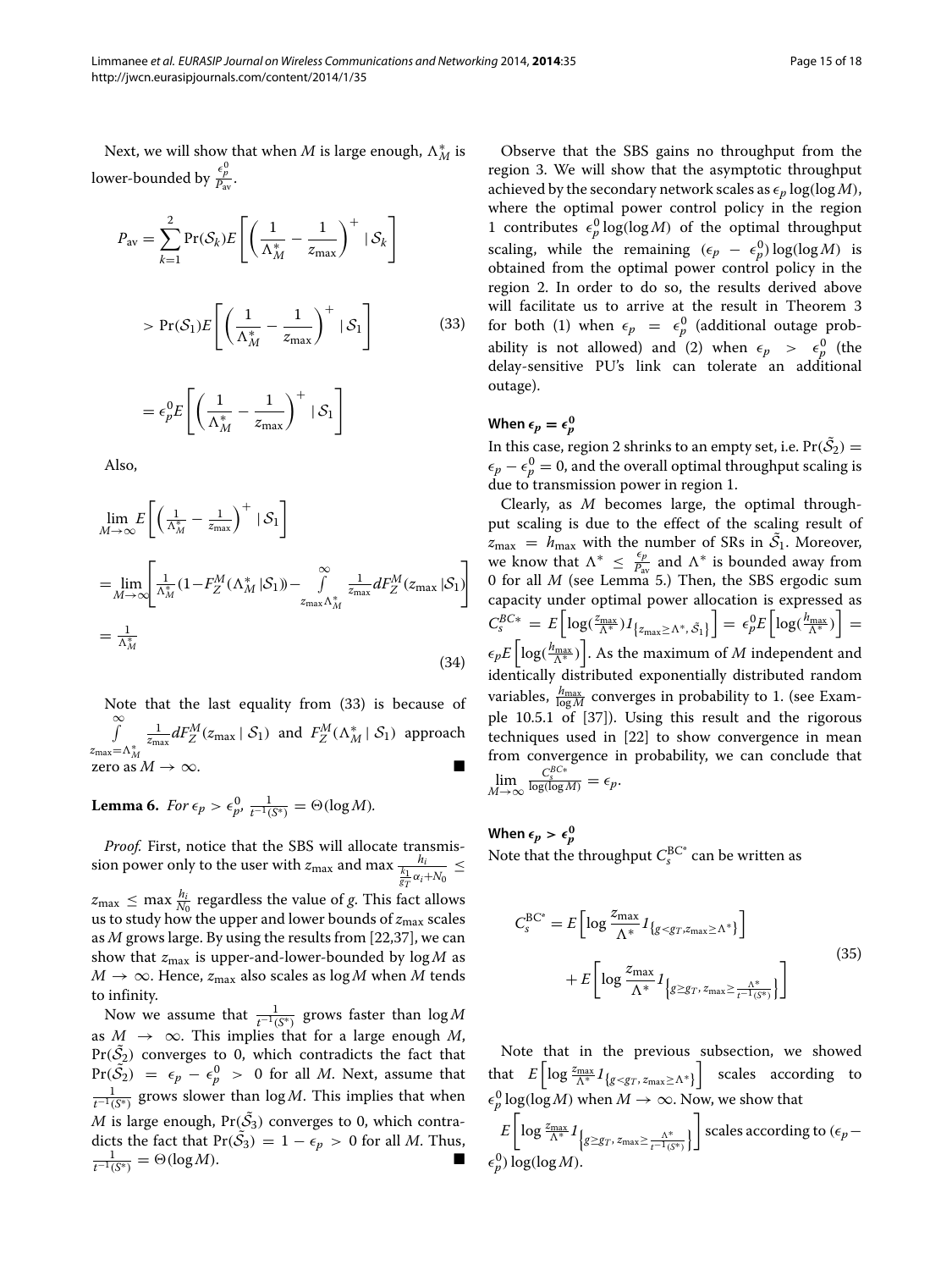*Upper bound* An upper bound on  $E\left[\log \frac{z_{\text{max}}}{\Lambda^*}\right]$ *1* $\left\{ g \geq g_T, z_{\max} \geq \frac{\Lambda^*}{t^{-1}(S^*)} \right\}$ can be obtained as shown in [\(36\)](#page-15-1).

$$
E\left[\log \frac{z_{\max}}{\Lambda^*} I_{\left\{g \geq g_T, z_{\max} \geq \frac{\Lambda^*}{t^{-1}(S^*)}\right\}}\right]
$$
\n
$$
= E\left[\log \frac{z_{\max}}{\Lambda^*} I_{\left\{z_{\max} \leq \log M, g \geq g_T, z_{\max} \geq \frac{\Lambda^*}{t^{-1}(S^*)}\right\}}\right] + \sum_{i=1}^{\infty}
$$
\n
$$
\times E\left[\log \frac{z_{\max}}{\Lambda^*} I_{\left\{i \log M \leq z_{\max} \leq (i+1) \log M, g \geq g_T, z_{\max} \geq \frac{\Lambda^*}{t^{-1}(S^*)}\right\}}\right]
$$
\n
$$
\leq \log(\frac{\log M}{\Lambda^*}) \Pr\left(z_{\max} \leq \log M, g \geq g_T, z_{\max} \geq \frac{\Lambda^*}{t^{-1}(S^*)}\right)
$$
\n
$$
+ \sum_{i=1}^{\infty} \log(\frac{(i+1) \log M}{\Lambda^*})
$$
\n
$$
\times \Pr\left(z_{\max} \geq i \log M, g \geq g_T, z_{\max} \geq \frac{\Lambda^*}{t^{-1}(S^*)}\right)
$$
\n
$$
\leq \log(\frac{\log M}{\Lambda^*}) \Pr\left(g \geq g_T, z_{\max} \geq \frac{\Lambda^*}{t^{-1}(S^*)}\right)
$$
\n
$$
+ \sum_{i=1}^{\infty} \log(\frac{(i+1) \log M}{\Lambda^*}) \Pr\left(z_{\max} \geq i \log M\right)
$$
\n
$$
\leq (\epsilon_p - \epsilon_p^0) \log \left(\frac{\log M}{\Lambda^*}\right) + \sum_{i=1}^{\infty} \log \left(\frac{(i+1) \log M}{\Lambda^*}\right) O\left(\frac{e^{O(i)}}{M^i O(i)}\right)
$$
\n
$$
\therefore \lim_{M \to \infty} \frac{E\left[\log \frac{z_{\max}}{\Lambda^*} I_{\left\{g \geq g_T, z_{\max} \geq \frac{\Lambda^*}{t^{-1}(S^*)}\right\}}\right]}{\log(\log M)} \leq (\epsilon_p - \epsilon_p^0)
$$
\n(36)

The inequality *(a)* is from the fact that

$$
\Pr\left(z_{\max} \le \log M, g \ge g_T, z_{\max} \ge \frac{\Lambda^*}{t^{-1}(S^*)}\right)
$$
  

$$
\le \Pr\left(g \ge g_T, z_{\max} \ge \frac{\Lambda^*}{t^{-1}(S^*)}\right),
$$
  

$$
\Pr\left(z_{\max} \ge i \log M, g \ge g_T, z_{\max} \ge \frac{\Lambda^*}{t^{-1}(S^*)}\right)
$$
  

$$
\le \Pr\left(z_{\max} \ge i \log M\right).
$$

For *(b)*, we use the result in [\[38\]](#page-17-35) (see proof of Theorem [1](#page-5-1)  $\inf (38)$ , i.e.  $\Pr(z_{\text{max}} \geq i \log M) \leq O(\frac{e^{O(i)}}{M^i O(i)})$  because  $z_{\text{max}}$ grows as  $\log M$  when  $M \to \infty$ . In [\[38\]](#page-17-35), it is also shown that <span id="page-15-1"></span> $\sum^{\infty}$ *i*=1  $\log(\frac{(i+1)\log M}{\Lambda^*})O(\frac{e^{O(i)}}{M^iO(i)})$  is finite, leading to the result in *(c)*. Thus, we have

$$
\lim_{M \to \infty} \frac{C_s^{\text{BC}^*}}{\log(\log M)} = \lim_{M \to \infty} \frac{E\left[\log \frac{z_{\text{max}}}{\Lambda^*} I_{\{g \ge g_T, z_{\text{max}} \ge \Lambda^*\}}\right]}{\log(\log M)} + \lim_{M \to \infty} \frac{E\left[\log \frac{z_{\text{max}}}{\Lambda^*} I_{\{g \ge g_T, z_{\text{max}} \ge \frac{\Lambda^*}{t-1}(\mathcal{S}^*)\}}\right]}{\log(\log M)}
$$
\n
$$
\le \epsilon_p^0 + (\epsilon_p - \epsilon_p^0)
$$
\n
$$
= \epsilon_p \tag{37}
$$

<span id="page-15-2"></span>*Lower bound* We use [\(38\)](#page-15-2) to find a lower bound on  $E\left[ \log \frac{z_{\text{max}}}{\Lambda^*} I_{\left\{ g \geq g_T, \, z_{\text{max}} \geq \frac{\Lambda^*}{t^{-1}(S^*)} \right\} } \right]$  as follows:  $E\left[\log \frac{z_{\text{max}}}{\Lambda^*} 1_{\left\{g \geq gr \text{, } z_{\text{max}} \geq \frac{\Lambda^*}{t^{-1}(\mathcal{S}^*)}\right\}}\right]$ 1  $\geq E\left[\log(\frac{1}{t-1}\right)]$ *t*<sup>−1</sup>(*S*\*)</sub><sup>*1*</sup> $\left\{ g \geq g_T, z_{\text{max}} \geq \frac{\Lambda^*}{t^{-1}(S^*)} \right\}$ 1  $=$  log( $\frac{1}{t^{-1}$ (  $\frac{1}{t^{-1}(S^*)}$ )Pr $(S_2)$  $=\left(\epsilon_p-\epsilon_p^0\right)\log(\frac{1}{\epsilon-1}$  $\frac{1}{t^{-1}(S^*)}$ (38)

<span id="page-15-3"></span>Then, we have

$$
\lim_{M \to \infty} \frac{C_s^{\text{BC}}}{\log(\log M)} = \lim_{M \to \infty} \frac{E\left[\log \frac{x_{\text{max}}}{\Lambda^*} I_{\{g < g_T, z_{\text{max}} \ge \Lambda^*\}}\right]}{\log(\log M)} + \lim_{M \to \infty} \frac{E\left[\log \frac{x_{\text{max}}}{\Lambda^*} I_{\{g \ge g_T, z_{\text{max}} \ge \frac{\Lambda^*}{t-1}(\mathcal{S}^*)\}}\right]}{\log(\log M)} \right]
$$
\n
$$
= \epsilon_p^0 + \lim_{M \to \infty} \frac{E\left[\log \frac{x_{\text{max}}}{\Lambda^*} I_{\{g \ge g_T, z_{\text{max}} \ge \frac{\Lambda^*}{t-1}(\mathcal{S}^*)\}}\right]}{\log(\log M)}
$$
\n
$$
\ge \epsilon_p^0 + \left(\epsilon_p - \epsilon_p^0\right) \lim_{M \to \infty} \frac{\log(\frac{1}{t-1(\mathcal{S}^*)})}{\log(\log M)}
$$
\n
$$
= \epsilon_p \tag{39}
$$

Note that the last equality in [\(39\)](#page-15-3) follows from Lemma [6.](#page-14-1) Thus, it follows that  $\lim_{M\to\infty}$  $\frac{C_S^{\text{BC*}}}{\log(\log M)} \ge \epsilon_p.$ 

Combining the upper and lower bounds, we have the desired asymptotic throughput scaling result that lim *M*→∞  $\frac{C_s^{\text{BC}*}}{\log(\log M)} = \epsilon_p.$ 

#### <span id="page-15-0"></span>**Appendix 5: proof of Theorem [4](#page-5-1)**

As discussed before, we assume that *S*∗,st *>* 0. From Table [2,](#page-7-3) we find the boundary between regions 2 and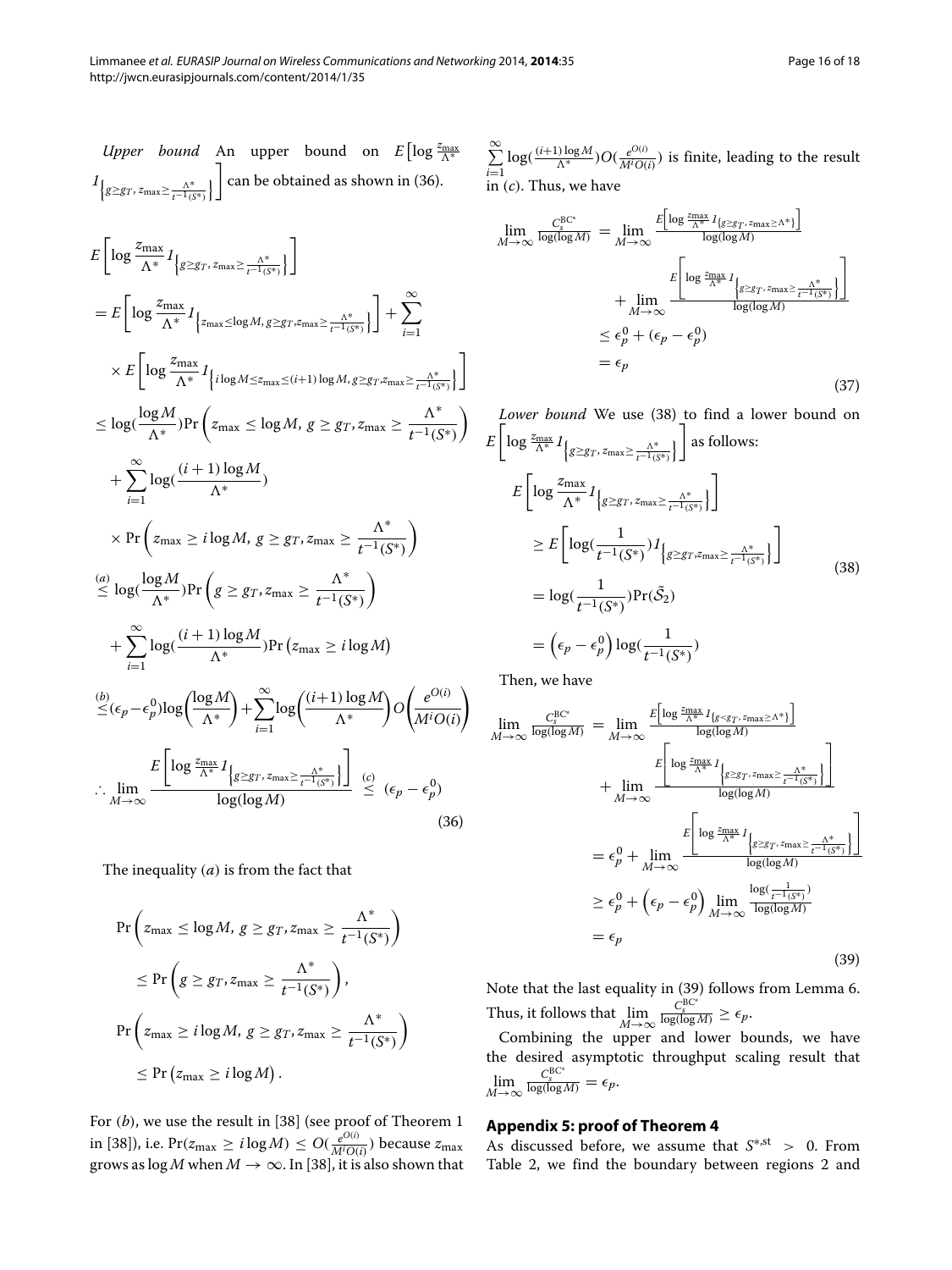3 by setting  $\mathscr{B}_{1,\chi}^{B,\text{st}} = \mathscr{B}_{2,\chi}^{B,\text{st}}$ , where  $\mathscr{B}_{1,\chi}^{zB,\text{st}} = S^{*,\text{st}}$  and  $\mathscr{B}_{2,\boldsymbol{\chi}}^{\boldsymbol{B},\boldsymbol{\text{st}}} = \log(1+z_{\text{max}}P_O) - \Lambda^{*,\text{st}}(\boldsymbol{\chi})P_O.$  Note that for STPC,  $\Lambda^{*,st}(\chi) = \frac{z_{\text{max}}}{1+z_{\text{max}}P_Q}$  if the power policy  $P_Q$  is applied. This results in the following expression for the boundary between regions corresponding to the fading channel states representing regions 2 and 3:

$$
S^{*,st} = \log(1 + z_{\max} P_O) - \frac{z_{\max} P_O}{1 + z_{\max} P_O} = -\log(\omega) + \omega - 1
$$
  
=  $t(\omega)$  (40)

where  $\omega = \frac{1}{1 + z_{\text{max}} P_O}$  and  $0 \le \omega \le 1$ . Further note that  $t(\omega)$ is a non-increasing function in  $\omega$  for  $0 < \omega \leq 1$ . Thus, the regions corresponding to the various sets of the channel fading state in Table [2](#page-7-3) can also be expressed as follows:

$$
\tilde{S}_1 = \left\{ g < g_T \right\} \tilde{S}_2 = \left\{ g \geq g_T, 0 \leq \omega \leq t^{-1} \left( S^{*,st} \right) \right\}
$$
\n
$$
= \left\{ g \geq g_T, \frac{1}{P_O} \left( \frac{1}{t^{-1} \left( S^{*,st} \right)} - 1 \right) \leq z_{\text{max}} < \infty \right\}
$$
\n
$$
\tilde{S}_3 = \left\{ g \geq g_T, 0 \leq z_{\text{max}} \leq \frac{1}{P_O} \left( \frac{1}{t^{-1} \left( S^{*,st} \right)} - 1 \right) \right\}. \tag{41}
$$

For STPC, the optimal throughput scaling is also contributed by regions 1 and 2 because transmission in secondary network is halted in region 3. In what follows, we show that  $\epsilon_p^0$  fraction of the total optimal throughput scaling is from the optimal power policy in region 1, whereas the remaining  $(\epsilon_p - \epsilon_p^0)$  fraction is due to data transmission in region 2. We also use the result that *z*max scales like log *M* as *M* tends to infinity. The rest of the proof is divided into two parts: (i)  $\epsilon_p = \epsilon_p^0$  and (ii)  $\epsilon_p > \epsilon_p^0$ .

# When  $\epsilon_p = \epsilon_p^0$

In this case, we have  $Pr(\tilde{S}_2) = \epsilon_p - \epsilon_p^0 = 0$  and  $z_{\text{max}} = h_{\text{max}}$  in  $S_1$ . Then, the throughput from the SBS is expressed as  $C_s^{BC*} = E\left[\log(1 + z_{\text{max}}P_O)I_{\{\tilde{S}_1\}}\right] =$  $\epsilon_p^0 E \left[ \log(1 + z_{\text{max}} P_O) \right]$ . By using the fact that  $z_{\text{max}}$  scales  $_{p}^{0}E$ [log(1 + *z*<sub>max</sub>*P*<sub>O</sub>) as log *M* as *M* becomes large, we can conclude that lim *M*→∞  $\frac{C_s^{\text{BC}*}}{\log(\log M)} = \epsilon_p.$ 

# When  $\epsilon_p > \epsilon_p^0$

In this case, we also require the property that  $t^{-1}(S^*)$ scales as log *M* when *M* grows large (see Lemma [6\)](#page-14-1). By using the fact that both  $z_{\rm max}$  and  $t^{-1}(S^*)$  scale as  $\log M$ , we can show that the upper and lower bounds of the optimal throughput in the secondary downlink network scale like

 $\epsilon_p$  log(log *M*). Note that the SBS ESC with optimal power  $\frac{p_1}{p_2}$  allocation  $C_5^{BC*}$  can be expressed as

$$
C_{s}^{\text{BC}*} = E \left[ \log(1 + z_{\text{max}} P_O) I_{\{g < g_T\}} \right]
$$
\n
$$
+ E \left[ \log(1 + z_{\text{max}} P_O) I_{\{g \geq g_T, 1 + z_{\text{max}} P_O \geq \frac{1}{t^{-1}(S^*)} \}} \right]
$$
\n(42)

As shown previously,  $E\left[\log(1 + z_{\text{max}}P_O)I_{\{g < g_T\}}\right]$ scales as  $\epsilon_p^0 \log(\log M)$ . Now, we will show that  $E\left[\log(1 + z_{\max}P_O)I_{\left\{g \geq g_T, 1+z_{\max}P_O \geq \frac{1}{t^{-1}(S^*)}\right\}}\right]$  scales as  $(\epsilon_p - \epsilon_p^0) \log(\log M)$ .

*Upper bound* An upper bound on  $E\left[log(1 + z_{max}P_O) \right]$  $\big]$  is shown in [\(43\)](#page-16-0):

<span id="page-16-0"></span>
$$
I_{\left\{g \geq g_{T}, 1 + z_{\max}P_{O} \geq \frac{1}{t^{-1}(S^{*})}\right\}} \text{ is shown in (43):}
$$
\n
$$
E\left[\log(1 + z_{\max}P_{O})I_{\left\{g \geq g_{T}, 1 + z_{\max}P_{O} \geq \frac{1}{t^{-1}(S^{*})}\right\}}\right]
$$
\n
$$
= E\left[\log(1 + z_{\max}P_{O})I_{\left\{1 \leq z_{\max} \leq \log M, g \geq g_{T}, 1 + z_{\max}P_{O} \geq \frac{1}{t^{-1}(S^{*})}\right\}}\right] + \sum_{i=1}^{\infty}
$$
\n
$$
\times E\left[\log(1 + z_{\max}P_{O})I_{\left\{i \log M \leq z_{\max} \leq (i+1) \log M, g \geq g_{T}, 1 + z_{\max}P_{O} \geq \frac{1}{t^{-1}(S^{*})}\right\}}\right]
$$
\n
$$
\leq \log(1 + P_{O}\log M) \Pr\left(1 \leq z_{\max} \leq \log M, g \geq g_{T}, 1 + z_{\max}P_{O} \geq \frac{1}{t^{-1}(S^{*})}\right)
$$
\n
$$
+ \sum_{i=1}^{\infty} \log(1 + P_{O}(i+1) \log M)
$$
\n
$$
\times \Pr\left(i \log M \leq z_{\max} \leq (i+1) \log M, g \geq g_{T}, 1 + z_{\max}P_{O} \geq \frac{1}{t^{-1}(S^{*})}\right)
$$
\n
$$
\leq \log(1 + P_{O}\log M) \Pr\left(g \geq g_{T}, 1 + z_{\max}P_{O} \geq \frac{1}{t^{-1}(S^{*})}\right)
$$
\n
$$
\xrightarrow{\infty} \log(1 + P_{O}(i+1) \log M) \Pr\left(i \log M \leq z_{\max} \leq (i+1) \log M\right)
$$
\n
$$
\leq (\epsilon_{p} - \epsilon_{p}^{O}) \log(1 + P_{O}\log M) + \sum_{i=1}^{\infty} \log(1 + P_{O}(i+1) \log M) O\left(\frac{e^{O(i)}}{M^{i}O(i)}\right)
$$
\n $$ 

$$
\therefore \lim_{M \to \infty} \frac{E\left[\log(1 + z_{\max} P_O) I_{\left\{g \geq g_T, 1 + z_{\max} P_O \geq \frac{1}{t^{-1}(S^*)}\right\}}\right]}{\log(\log M)} \stackrel{(b)}{\leq} (\epsilon_p - \epsilon_p^0) \tag{43}
$$

In [\(43\)](#page-16-0), *(a)* follows the from the fact that  $Pr(z_{max} \geq$  $i \log M$ *)* ≤  $O(\frac{e^{O(i)}}{M^i O(i)})$  because  $z_{\text{max}}$  grows like  $\log M$ , while *(b)* is from the fact that  $\sum^{\infty}$  $\sum_{i=1}$  log(1 + *P*<sub>O</sub>(*i* + 1)  $\log M/O(\frac{e^{O(i)}}{M^iO(i)})$  is finite [\[38\]](#page-17-35).

*Lower bound* A lower bound can be computed in a similar fashion to [\(38\)](#page-15-2) to yield